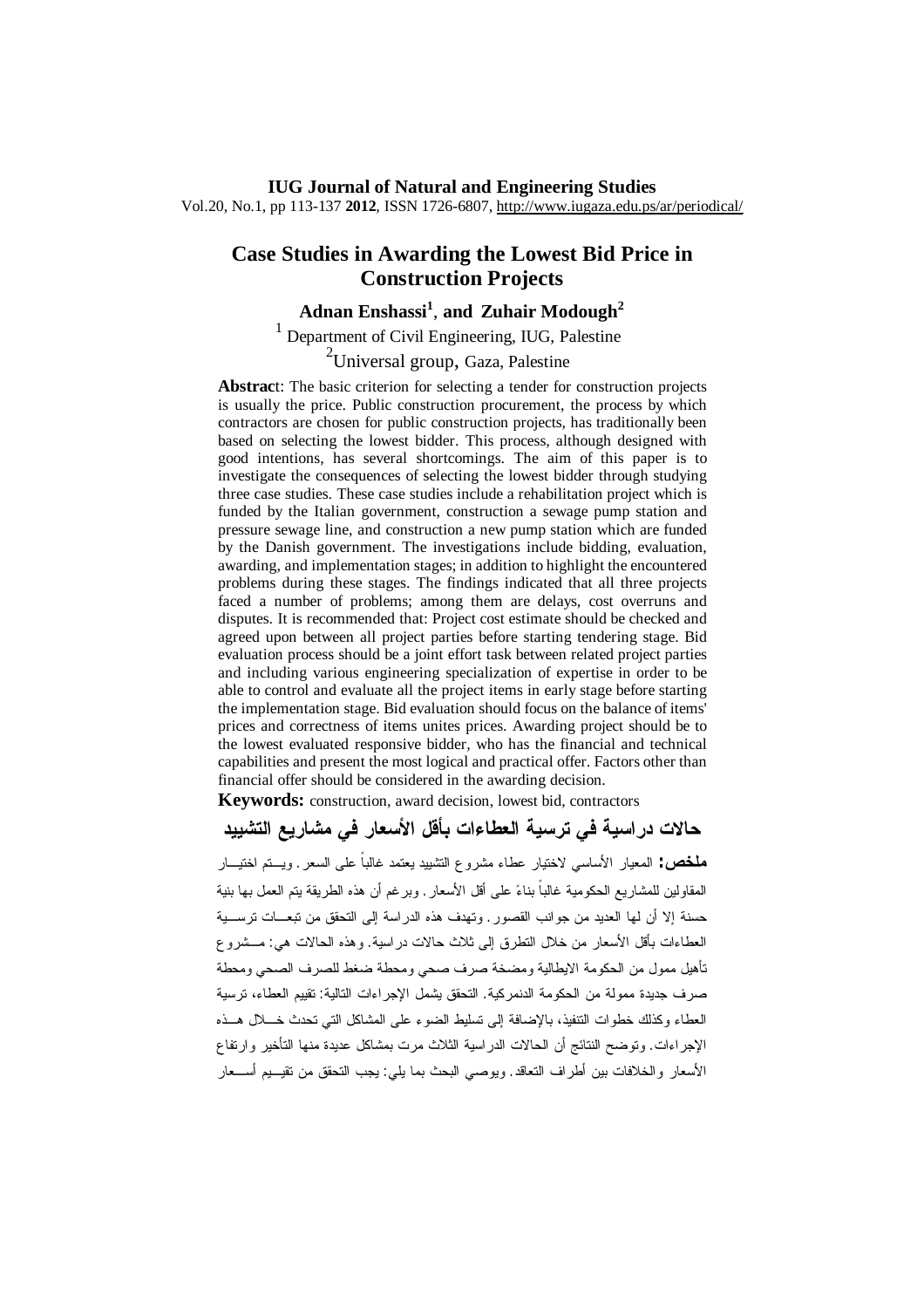المشروع قبل البدء في مرحلة طرح العطاء، تقييم العطاء يجب أن يركز على تحقيق التوازن بـين سعر عناصر المشروع، ويجب ترسية العطاء على أكثر العروض تجاوباً مـع الـشروط الماليـة والفنية، والعرض الأكثر منطقيةً مع إمكانيات التنفيذ. ويجب الأخذ بعين الاعتبار عناصر أخرى في عملية ترسية العطاء بالإضافة إلى السعر. **الكلمات المفتاحية**: مشاريع التشييد، المقاولون، قرارات الترسية، أقل الأسعار.

#### **Introduction**

The construction industry and awarding authorities (those who commission and award projects), have begun to explore ways to improve the process of selecting general contractors

[1]. Awarding a contract is the approach an owner follows to choose a contractor that provide works under specific criteria. A project can be procured using different procurement methods ranging from single source: direct hiring, negotiation, restrictive bid, to open competition procurement [2]. An owner may select a contractor through competitive bidding, such as the lowest-bidder system and the non-lowest-bidder system. Procurement type is a critical decision because it defines the method to select the key player in the project, which is the construction firm that is expected to deliver the project. This decision greatly impacts the performance because if the construction firm is not qualified to achieve the project goals, serious problems may arise during and after construction [1].

The lowest bidder method has created a number of problems. Rules designed to protect the public from corruption have made it difficult for innovation in selecting construction delivery systems. The low bid process makes selection based exclusively on price, not on qualitative factors such as past performance or construction schedule [1]. A 'good' contractor is expected to complete a project on time, within budgeted cost, and to the client's desired level of quality. Unfortunately, this is not always the case. A number of earlier research and case studies have highlighted that clients ' total satisfaction (comprising time, cost and quality performance measures) is difficult to achieve [3, 4, 5, 6]. The most dominant way of awarding contracts in Gaza strip is the lowest bid method. The aim of this paper is to investigate the impact of choosing contractors, based solely on the lowest bid price, on the local construction industry in Gaza Strip by studying a number of case studies.

#### **Literature review**

The review of the existing literature indicates that numerous studies have developed selection methods to help in procuring the appropriate contractor [3, 7, 8, 9, 10, 11, 12, 13, 14, 2, 1]. Different systems with evaluation criteria have been developed to assist owners during the contractor selection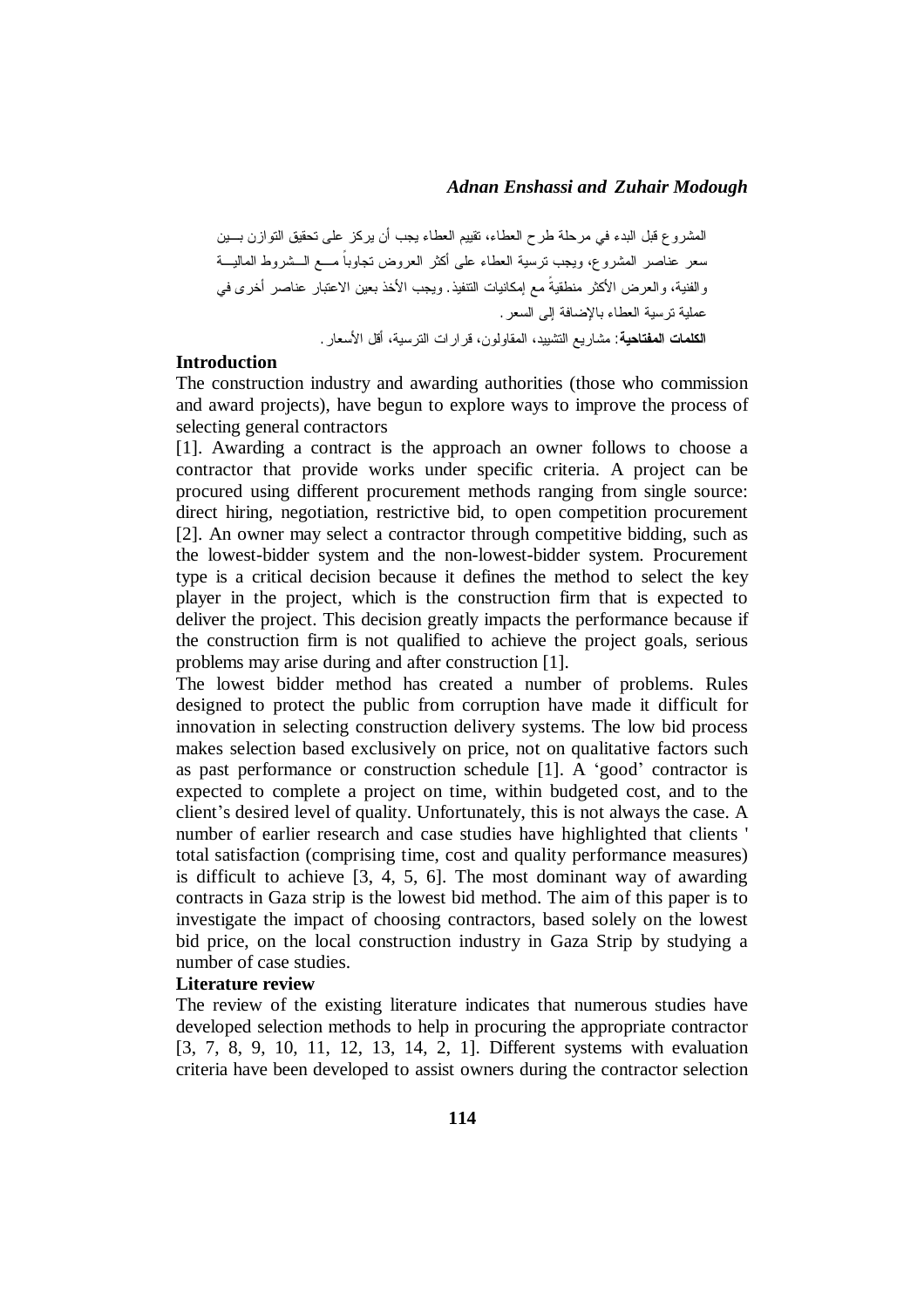process. The main advantages of these methods and evaluation systems is that they provide a systematic and objective procurement approach that takes into consideration numerous factors other than the price of the bid. There are three main concepts are generated for selection of contractor "cost, time, and quality". The selection of contractor is the most difficult decision taken by the client, because the inappropriateness of the selected contractor leads to substandard work, delays, disputes, or even bankruptcy. Using a multi-criteria approach for evaluating contractors with respect to their economic and technological aspects, quality standards, past performance, and other tangible and intangible characteristics may help solving this problem [15].

Hatush and Skitmore [16] found that all clients use a `similar' set of criteria for contractor selection, but that the way clients quantify these criteria can be very different in practice. In these previous works, a contractor's bid amount appears to be the most dominant and important criterion [17, 15, 18]. The following four weaknesses were found in contractor selection practice: (i) lack of a universal approach, (ii) long-term confidence attributed to results of prequalification, (iii) reliance on tender sum in decision making and (iv) inherent subjectivity of the process [17, 19]. Holt et al. [19] provided example application of Multiattribute Analysis to the evaluation of construction bidders. Hatush and Skitmore [16] applied Program Evaluation and Review Technique (PERT) to assess and evaluate contractor data against client goals (time, cost and quality). Hatush and Skitmore [20] used Multi Attribute Utilities Techniques (MAUT) to select the best contractor based on a mixture of qualitative and quantitative criteria.

However, choosing a contractor based solely on the lowest bid price is one of the major causes of project delivery problems. One of disadvantages of using the lowest bid as a principal discriminating criterion is that some contractors (e.g. facing a shortage of work) may enter unrealistically low bid prices, simply to try and maintain cash flow. Therefore, as Hatush and Skitmore [16] indicated, financial and technical criteria must be considered in order to assess the potential of contractors finishing projects on time; and to assess whether contractors have the necessary resources to complete any contract awarded to them. A number of innovative approaches have been put forward designed to achieve the selection of "good "contractors [18. Some of these methods have aimed to provide a quantitative indication of contractors' potential cost or quality performance using univariate or multivariate statistical methods. Others have used multivariate statistical methods i.e. one or more dependent variables and several independent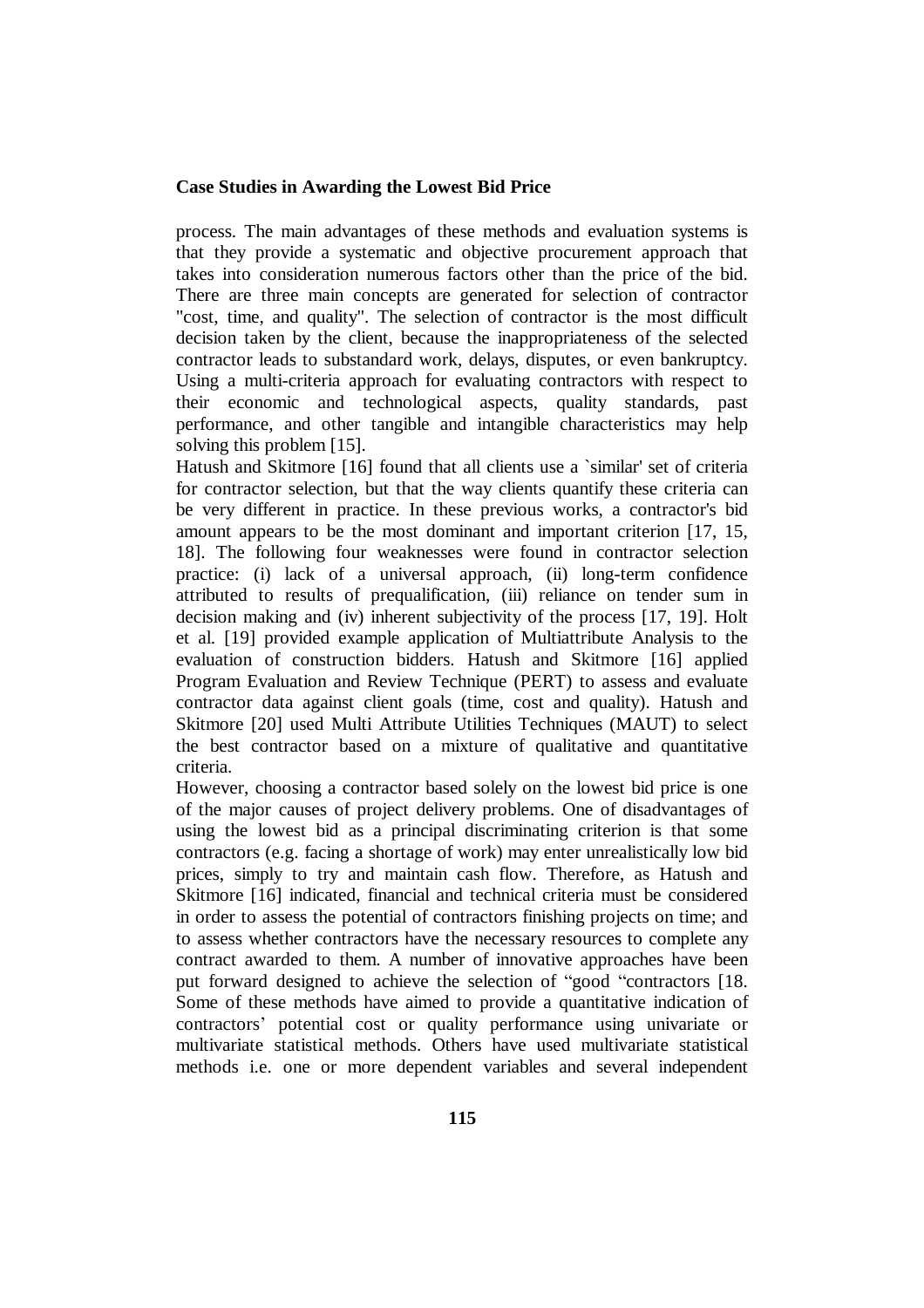variables [21, 5]. In a universal selection method, emphasis is placed on the investigation of a contractor's particular ability; such as the prediction of cost, time or quality performance. Almost every previous study in this field has cited different performance assessment methods as being the "most effective" for selection of a "good" contractor [22, 23].

Standardization of the selection systems should take place based on previous projects experience, while taking into consideration priorities that are specific to future projects. If implemented, standardization processes will enable construction organizations to be more flexible and coping with change, a characteristic especially for local contractors considering moving to the international level [24].Some researchers have recommended that the selection should be composed of a two-step approach: prequalification and tenders evaluation. The first stage should emphasize more on the contractor's organization capabilities such as past experience and financial health, while the second stage should evaluate more those contractor's competencies that enable him to qualify for project-specific criteria such proposed construction method or previous expertise[18, 25].

Tarawneh [26] conducted a study on contractor prequalification for public and private project through qualitative interviews with owners, directors and senior managers of major client organizations in Jordan. The findings of his work indicated that public and private clients have different views about the importance and priorities of the prequalification criteria.

Russel and Jaselskis [27] analyzed contractor failure in the US and recommended that an owner should have two means of avoiding or minimize the impact of contractor failure: analyzing the contractor qualification prior to contract award; and, and monitoring the contractor's performance after contract award. El-Sawalhi et al. [28] considered that the pre-qualification criterion is an indirect measure of likely performance of contractors in meeting project objectives. For the pre-qualification process to be logically complete, the effect of the criteria on the predominant project objectives needs to be known.

# **Case Study (1): Rehabilitation of Al Welada Hospital Introduction**

This case study presents the consequence of selecting lowest bidder to implement a rehabilitation project. The contract price was less than the project budget by an 18%. The case study demonstrates the process starting from bidding, awarding, construction, contract termination and project retendering. The project organization structure consisted of funding agency (Government of Italy), operating agency (PECDAR), beneficiary (Ministry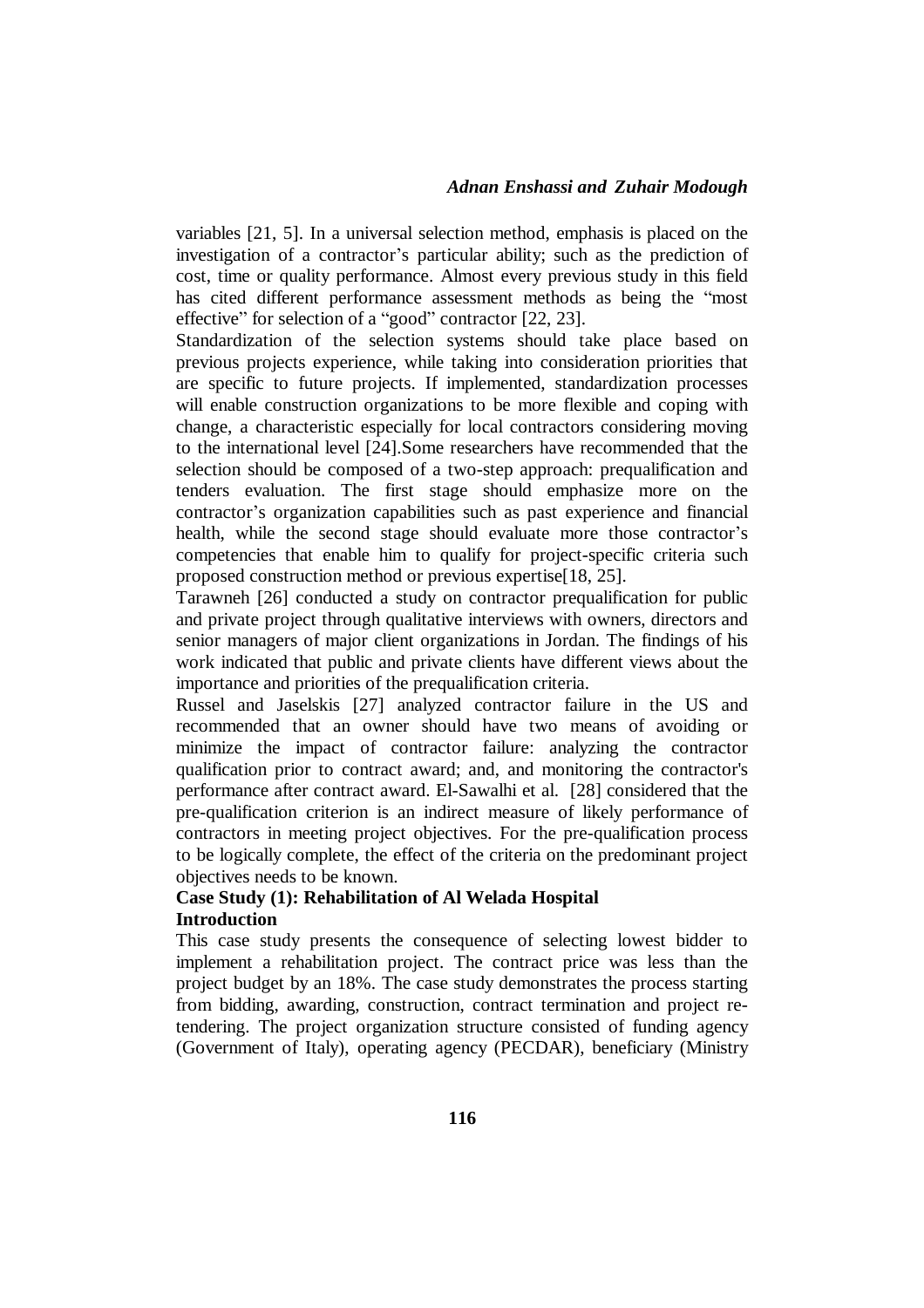of Health), supervisor (Municipality of Gaza), technical and financial auditor (consultant) and main contractor as mentioned in the figure 1.

# **Project Scope**

The project scope was to rehabilitate a two-story health care building related to health sector in Gaza City (labor-delivery). Rehabilitation works included internal and external finishing works and electro-mechanical works. The main project outcomes can be summarized as follows:

- Fixing and painting wooden ceiling (Qarmeid cover), an area of  $160 \text{ m}^2$ .
- Masonry works, an area of  $170 \text{ m}^2$
- Plastering works, an area of 170  $m<sup>2</sup>$
- Painting works for walls, an area of 480  $m<sup>2</sup>$
- Laying of marble for windows ceiling, 45 m length
- Demolishing of old ceramic tiles in the WC units, an area of 65  $m<sup>2</sup>$
- Installation of new electrical main distribution boards (MDB).
- Fixing of marble steps, 20 steps in No.
- False ceiling works
- Fixing of new aluminum windows
- Rehabilitation of existing wooden doors



**Figure 1: Project Organization Chart**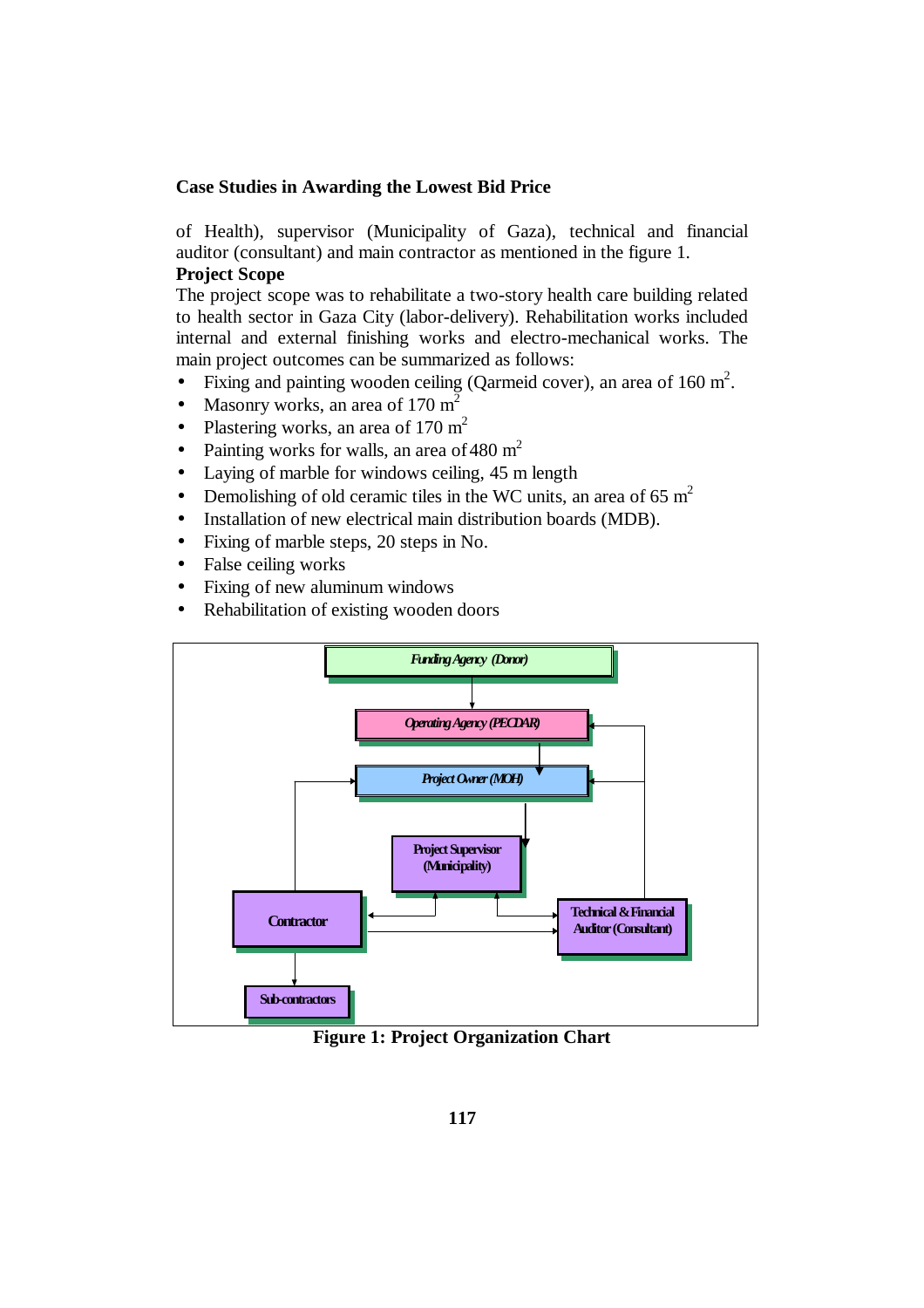| <b>Project Data</b>                    |                                             |  |  |
|----------------------------------------|---------------------------------------------|--|--|
| <b>Project Name</b>                    | Rehabilitation of Al Welada Hospital - Gaza |  |  |
| Donor Name                             | Italian Government                          |  |  |
| <b>Owner Name</b>                      | Ministry of Health (MOH)                    |  |  |
| Supervisor                             | Municipality of Gaza (MoG)                  |  |  |
| Sector                                 | Building – Health care facilities           |  |  |
| Location                               | Gaza City                                   |  |  |
| <b>Located Budget</b><br>$\frac{1}{5}$ | 75,000                                      |  |  |
| <b>Planned Duration /Days</b>          | 75                                          |  |  |
| Estimated Cost / \$                    | 113,681                                     |  |  |
| Actual Cost $\frac{\pi}{3}$            | 93,069.6                                    |  |  |
| <b>Actual Duration / Days</b>          | 240                                         |  |  |

## **Bidding process**

#### *Bidding stage*

The bidding process was performed by the supervisor agency and administrated by the *operating agency* adopting the World Bank related guidelines. The bid was opened for all building classified contractors by the Palestinian Contractors Union (PCU) from class 2 to 4. The used awarding method was Competitive Bidding. By this method, the winner contractor is selected based to his financial offer after passing the preliminary examination process to check and verifies the completion of tender requirements. These necessities are: registration certificates, bank's guarantees, filling of the bid form and documents).

In this case study, no prequalification process was taken place. Five local contractors were involved in the bidding process. Three of them were classified as class 2, while the remaining was class 4. Complete bidding documents were provided including: general and private conditions, specifications, bill of quantities and drawings. Bidding process continued for 14 days, passing though all steps: advertising, bid sell, site visit, pre-bid meeting, tender submitting and tender opening meeting. The tenders were opened and financial offers were announced through an open meeting attended by concerned parties' representative including the contractors. The bidding process was completed according to World Bank Guidelines.

## *Evaluation stage*

The evaluation stage started immediately after the bid opening date. The evaluation process conducted in the following steps:

• Preliminary examination process. This step included checking, by yes or No, the legibility, submitting bid security, bid completeness and substantial responsiveness of the contractor.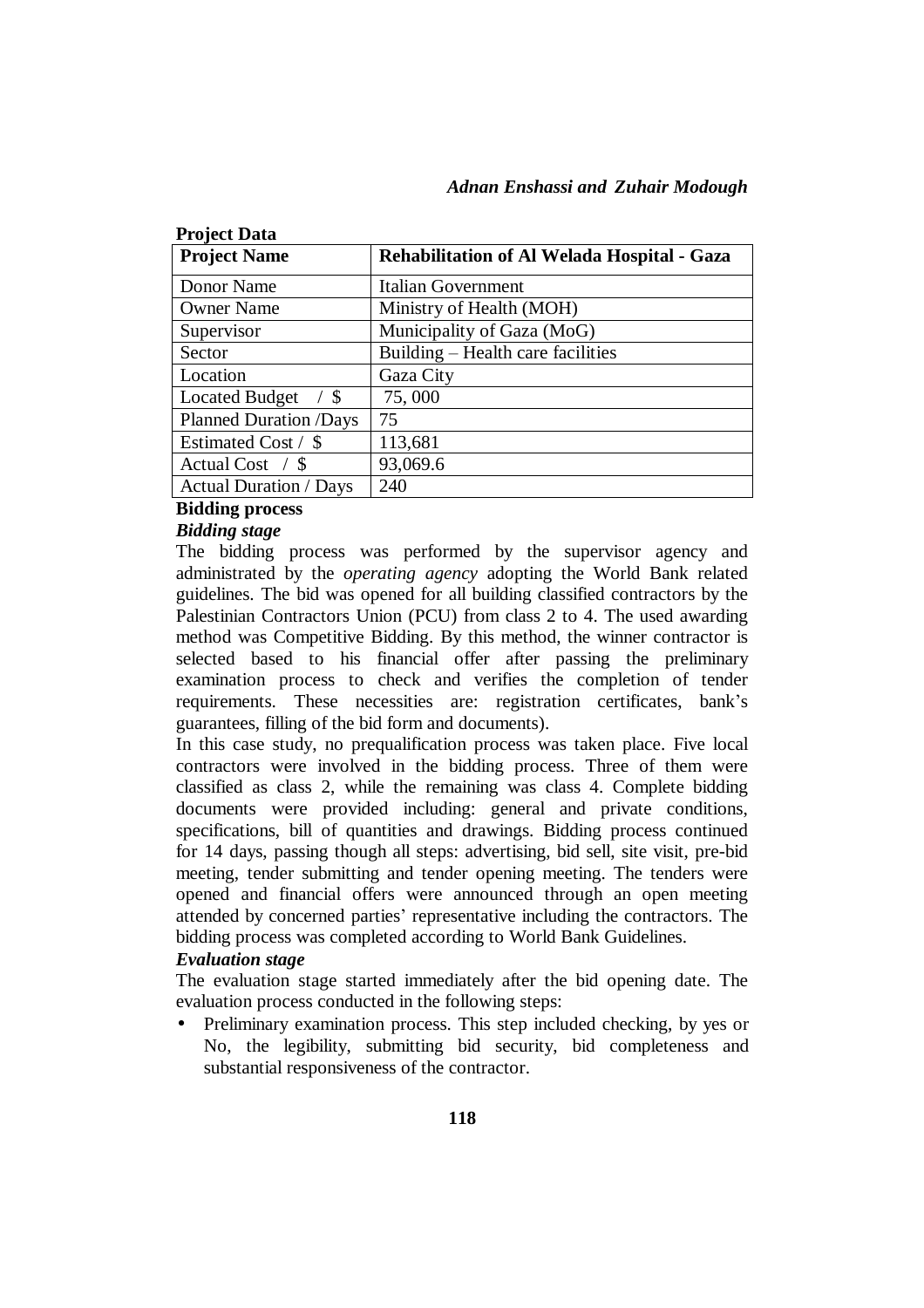- Prices corrections.
- Price review (check of summation for BOQ items).
- Technical advisor have followed up the correction of evaluation process and results according to job creation program guidelines and conditions.

Based to the prepared bid evaluation report by project supervisor agency, revised by the program technical auditor and approved by the operating agency, Table 1 summarized the final contractor corrected bid prices.

| S.N            | <b>Contractor</b><br><b>Name</b> | <b>Class</b>                | <b>Preliminary</b><br>examination | <b>Tender</b><br>Amount \$ |
|----------------|----------------------------------|-----------------------------|-----------------------------------|----------------------------|
| 1              | A                                | $\overline{2}$              | Pass                              | 133,218.5                  |
| $\overline{2}$ | B                                |                             | Pass                              | 109,731                    |
| 3              | C                                |                             | Pass                              | 93,069.6                   |
| 4              |                                  | $\overline{2}$              | Pass                              | 155,762                    |
| 5              | E                                | $\mathcal{D}_{\mathcal{L}}$ | Pass                              | 128,060.2                  |

**Table 1: Final corrected contractors' bid prices**

#### **Awarding stage**

According to the bid evaluation report, the tender was awarded to the lowest price contractor (Contractor C as shown in the table 1). The supervisor agency considered this contractor as the lowest evaluated responsive bidder. This was approved by the operating agency in parallel with the technical advisor. It should be noted that the awarded price is lower than the estimated budget by 18%. The evaluation and awarding process duration was 21 days after the bid opening date.

# *Implementation Stage*

The Planned project duration was 75 days. However, project was implemented within 240 days, which mean 165 days delay. Many factors contributed to this encountered delay which can be summarized as follows:

- Boarders closure and shortage of raw material in local markets
- The delay from the beneficiary side to hand over the project site to the contractor according to the planned schedule. The site hand over was scheduled in stages due to the nature of building under rehabilitation (continuous medical services to the public during 24 hours per day).
- The contractor was not able to continue project activities due to his unreasonable price in main project items. Based on that, the operating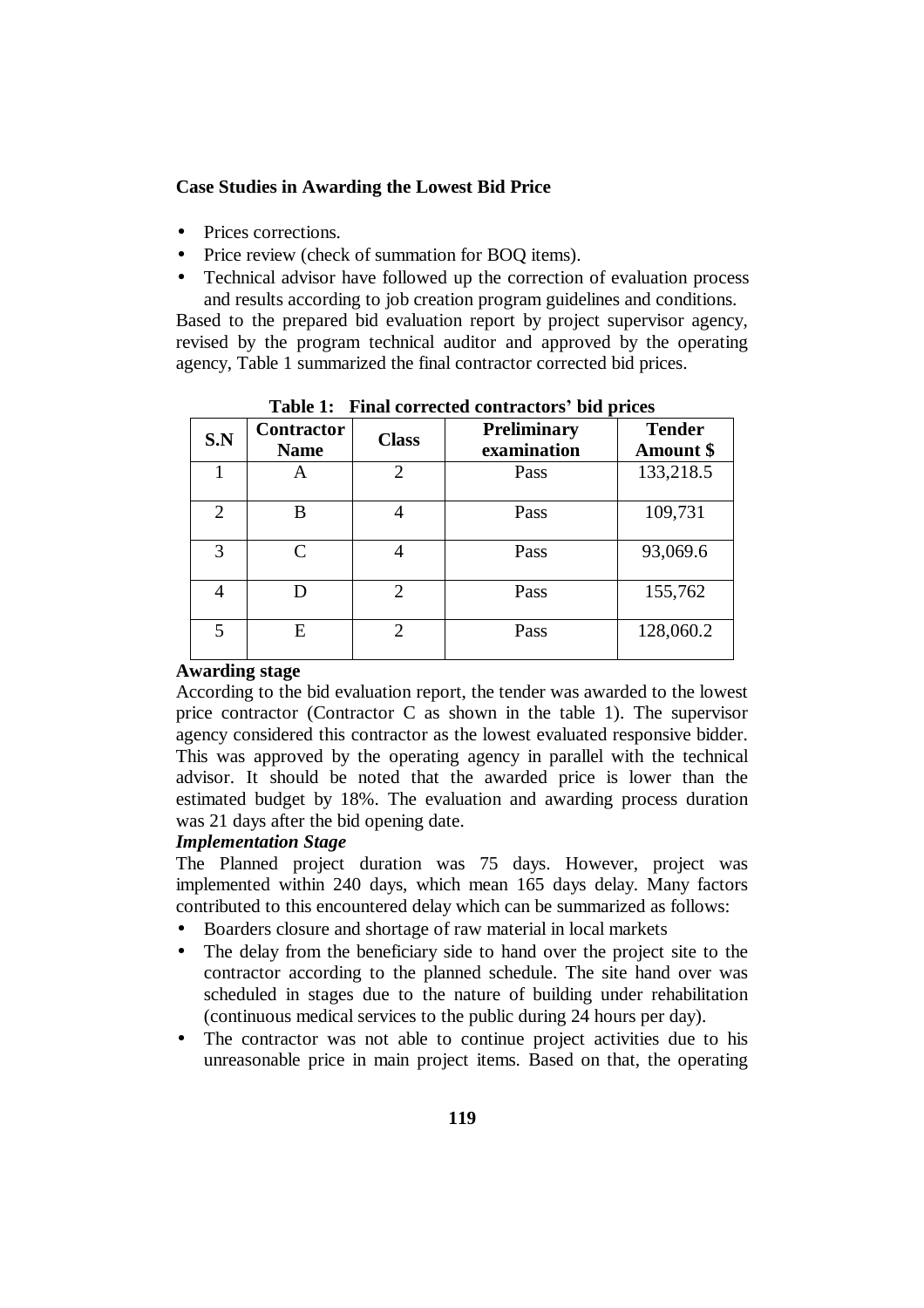agency decided to terminate the contract after 200 days from staring works.

• Re-tendering, evaluation and awarding processes took place and new contractor was selected to complete the project remaining activities.

#### **Encountered problems**

Based on abovementioned circumstances, the main encountered problem was that the project was delayed 165 days, during construction phase. Moreover, the project was terminated by the supervisor without completion by the contractor which was considered as a "lowest evaluated responsive bidder". Through detailed investigations and revision of related documents and reports, face to face interviews with project parities (operating agency, supervisor, beneficiary and contractor), the followings were the main response behind this lengthy delay:

# **Bidding stage**

The Bidding process as general steps followed the World Bank guidelines. Accordingly, all data were available to the competitors to prepare their offers accurately, site visits and pre-bid meeting were conducted by all project parties. However, the following problems were noted:

- By revision of tender documents, it was found that the level of documents prepared for this project was satisfactory to execute the project on time with acceptable level of quality. But, there was no coordination between the project parties, mainly the supervisor and owner. This was reflected on the negligence of accurate cost estimate which was prepared by the beneficiary (MOH). It should be noted that this estimate was not revised or discussed by the project parties before or during the bidding process.
- The opening invitation of the bid to all contractors' classes had contributed to this problem. The scope of the works needed relatively higher class contractor (not lower than Class 3) with considerable past experience in maintenance and rehabilitation works.
- The beneficiary agency that will be responsible for project operation was not involved in bidding stage.

#### **Evaluation stage**

• The evaluation process was carried out by bid evaluation and awarding committee that was formed from the supervising agency. Neither the project technical auditor nor the project beneficiary was involved in any evaluation or awarding steps. It should be noted that this was due to the internal regulation of the supervising agency (Municipality of Gaza) which limited the evaluation of bids to its internal staff. This resulted in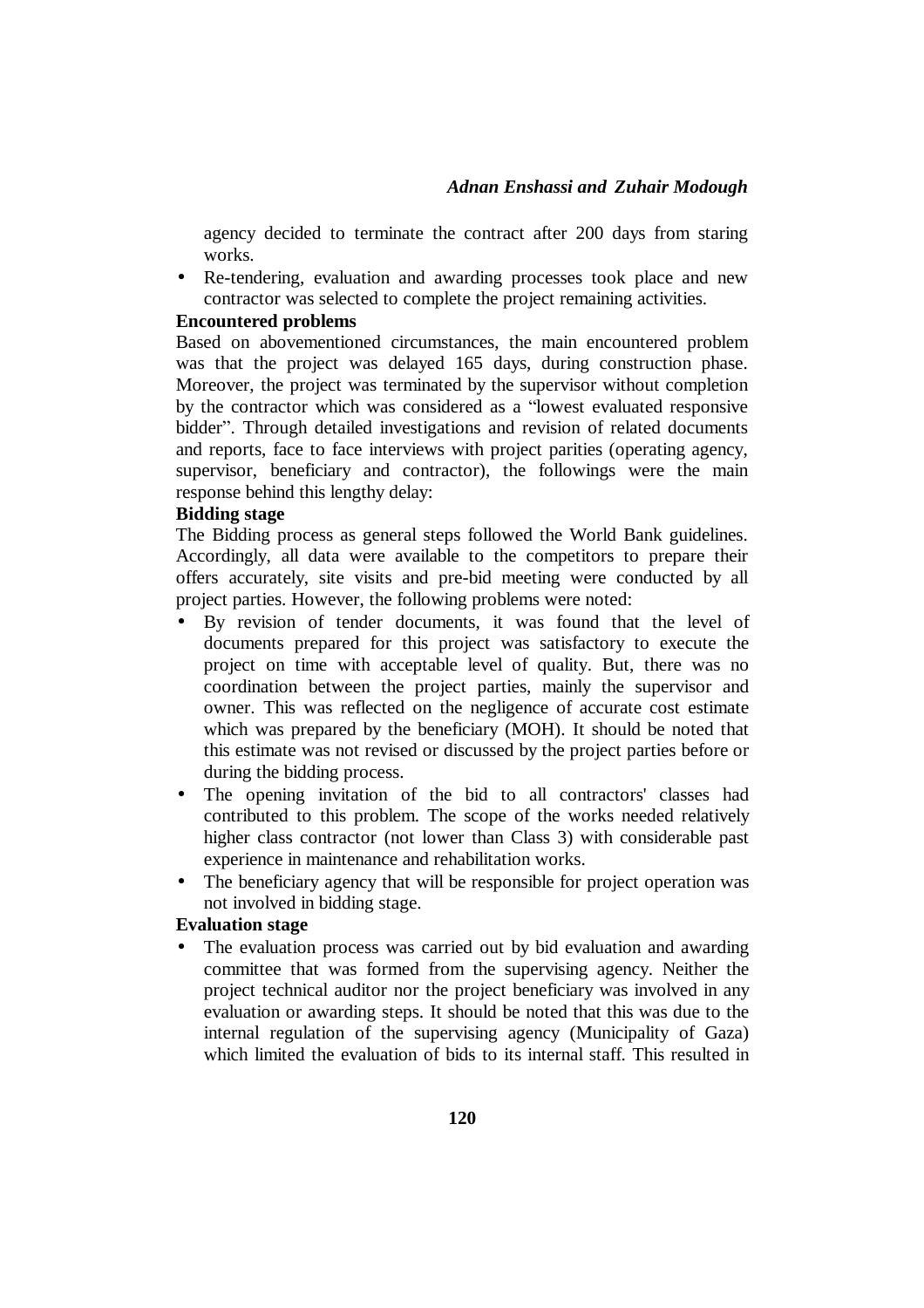awarding the contract without detailed analysis (Breakdown) of the contractor's bidding prices and specially the electrical items.

- As a result, a contractor was awarded with a price lower that the beneficiary's cost estimated by 18%. It should be noted that the awarding decision ignored this estimate and built his decision without considering the beneficiary cost estimate.
- The un-analyzed BOQ priced items of the awarded contractor resulted in un- balanced contract. Items were priced correctly while other was not. Among the most illogical priced items was the rehabilitation of Main Electrical Distribution Boards (MDB). This was not noted by the evaluation committee as no specialized electrical engineer was involved in this committee.
- The responsibility of technical auditor or operating agency was minor in this stage. The whole evaluation activities were completed by the supervisor agency which had all documents to do this assignment.

### **Implementation stage**

- As mentioned above, MDB works were not profitable items in the contract of the selected contractor. Therefore, the contractor tried to postpone this item to the end of project by various means.
- From the supervisor side, the illogic price of MDB items was not discovered early. It was founded that the contractor loose if he implemented these works about 15,000\$ (about 17% of contract price). Accordingly, the contractor refused to perform these activities considering that the existing MDBs were in good condition. This was not agreed by the supervisor and beneficiary.
- Accordingly, the operating agency decided to terminate the project, liquidate the contractor performance guarantee and suspended the eligible contractors' payments and retention. Total amount reserved by the supervisor was about \$33,244. This amount was used later to cover the new contract budget.
- Re-tendering process was performed by the supervisor agency to complete the unfinished works in the first tender. This new bidding process was started 200 days after the initial project start date. This led to award the project to new contractor with a price of \$23,858 to perform the remaining MDB activities. It should be noted that the original contractor price for these activities was only 8,197 \$.
- The operating agency (PECDAR) finalized the project without any increase over the project budget. At the end of the project the first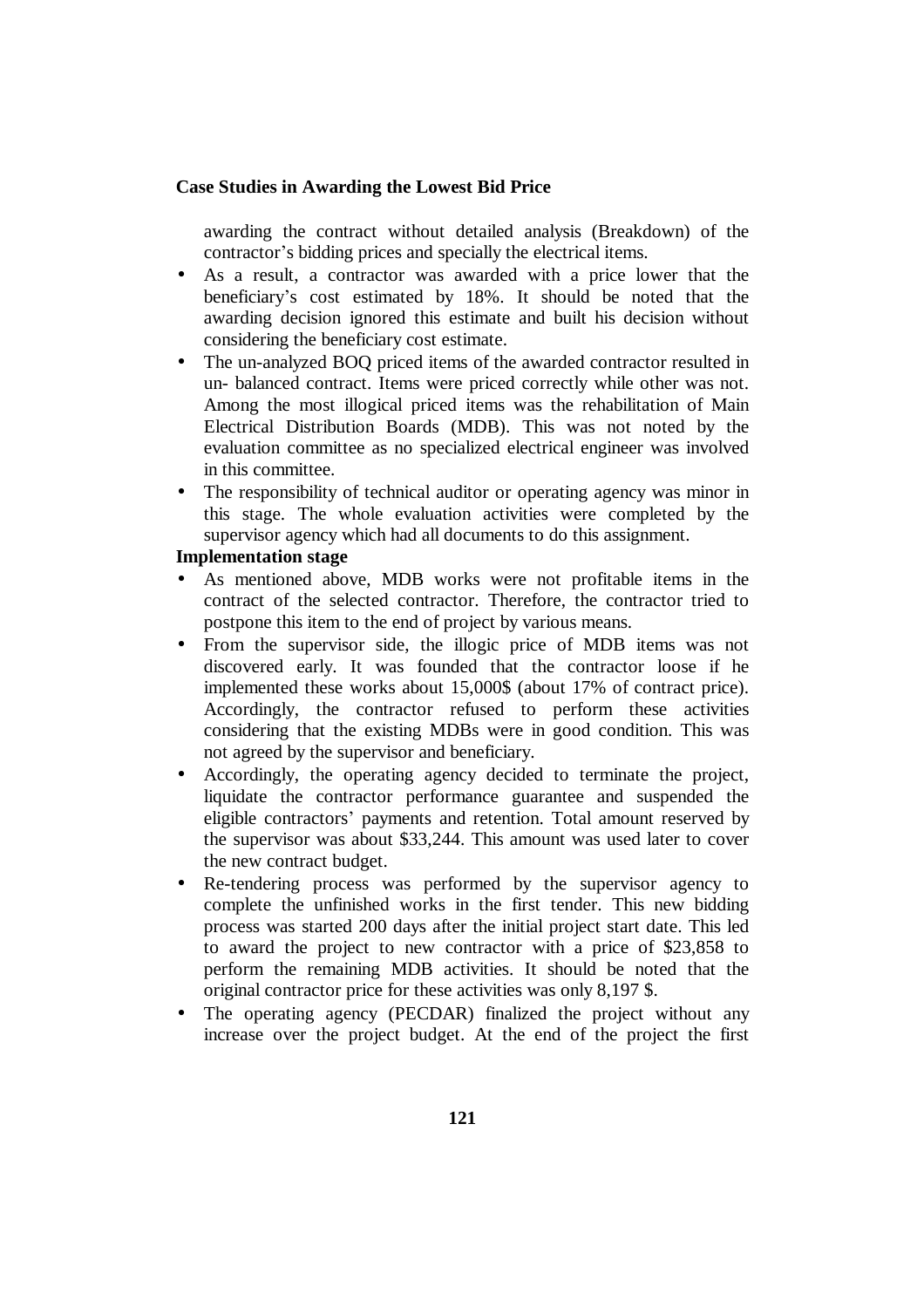contractor lost about \$15,700 to pay the new contractor the total amount of his contract from the reserved amount mentioned above in item 3.

#### **Assessment**

#### *Owner opinion*

The problem of project termination without finishing all the project items, and the project delay about 200 days was due to the selection of lowest price contractor by the supervisor's evaluation committees without taking into consideration the reasonability of contractor price and the detailed cost estimate prepared by experienced staff from the owner (MOH).

#### **Supervisor opinion**

The supervisor staff involved in project implementation stage agreed with the beneficiary opinion that lowest price contractor was not eligible to perform the works especially in the MDB items. They believed that if the bid was awarded to the second lowest price (about 5% lower that estimate), then the project could be implemented within time schedule and with satisfactory level of quality.

### **Contractor opinion**

The contractor stated that it was his fault not to check the breakdown and offer of his electrical subcontractor related to MDB works. This was due to his short experience in the prices of electrical works.

#### **Comments and lessons learned**

- Implementing of the above project within 240 days (planned duration  $=75$  days) was a problem to all project parties and not only to the contractor.
- Project cost estimate should be checked and agreed upon between all project parties before starting tendering stage.
- Bid evaluation process should be a joint effort task between related project parties and including various engineering specialization of expertise in order to be able to control and evaluate all the project items in early stage before starting the implementation stage.
- Bid evaluation should focus on the balance of items' prices and correctness of items unites prices.
- Awarding project should be to the *lowest evaluated responsive bidder,*  who has the financial and technical capabilities and present the most logical and practical offer. Factors other than financial offer should be considered in the awarding decision.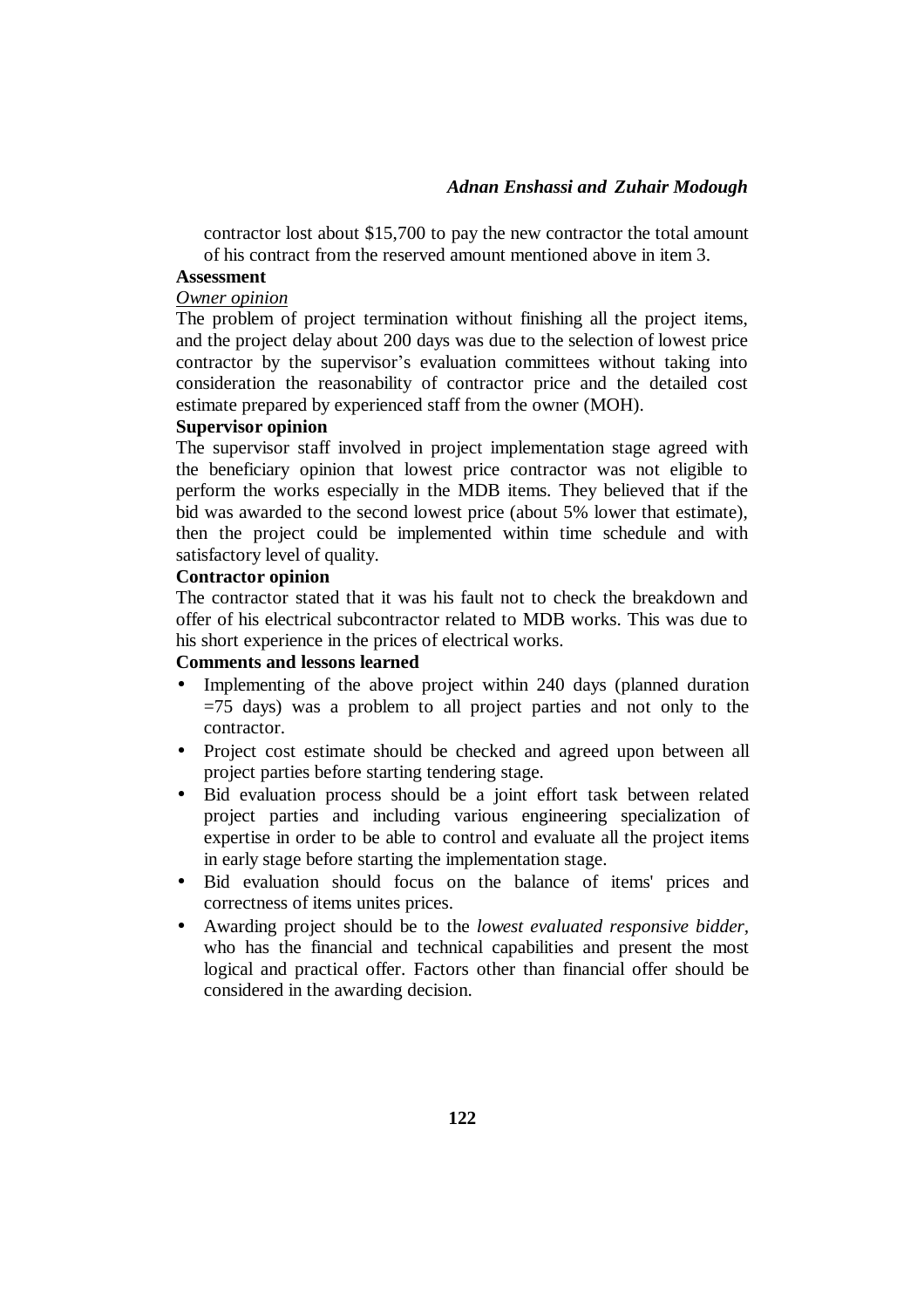# **Case Study (2): Construction a sewage Pump station and pressure sewage line**

# **Introduction**

This case presents the consequence of selecting lowest responsive bidder to conduct an infrastructure project with a price lower than the estimated budget by 15%. The case study demonstrates the steps from starting bidding process, awarding, construction and handing over. The project organization structure consists of funding agency, operating agency, beneficiary (Municipality), Supervisor (Consultant) and main contractor as mentioned in the figure 2.

The project main activities were to construct a main sewage pumping station and its main pressure line. The project site was in the Middle Area Governorate. The project area extended from the proposed location where the pumping station should be installed to the location where the pressure line should end.

## **Project Scope**

The main components of the project were:

- One sewage pumping station which pumps the collected sewage from the study area through a pressurized line to a gravity interceptor line located in the served Municipality.
- The gravity sewer which collects the sewer of target area by gravity to the sewage pumping station.
- A Steel pressure line which lifts the sewage from the pumping station to a location that would make it possible for the sewage to flow through a gravity line.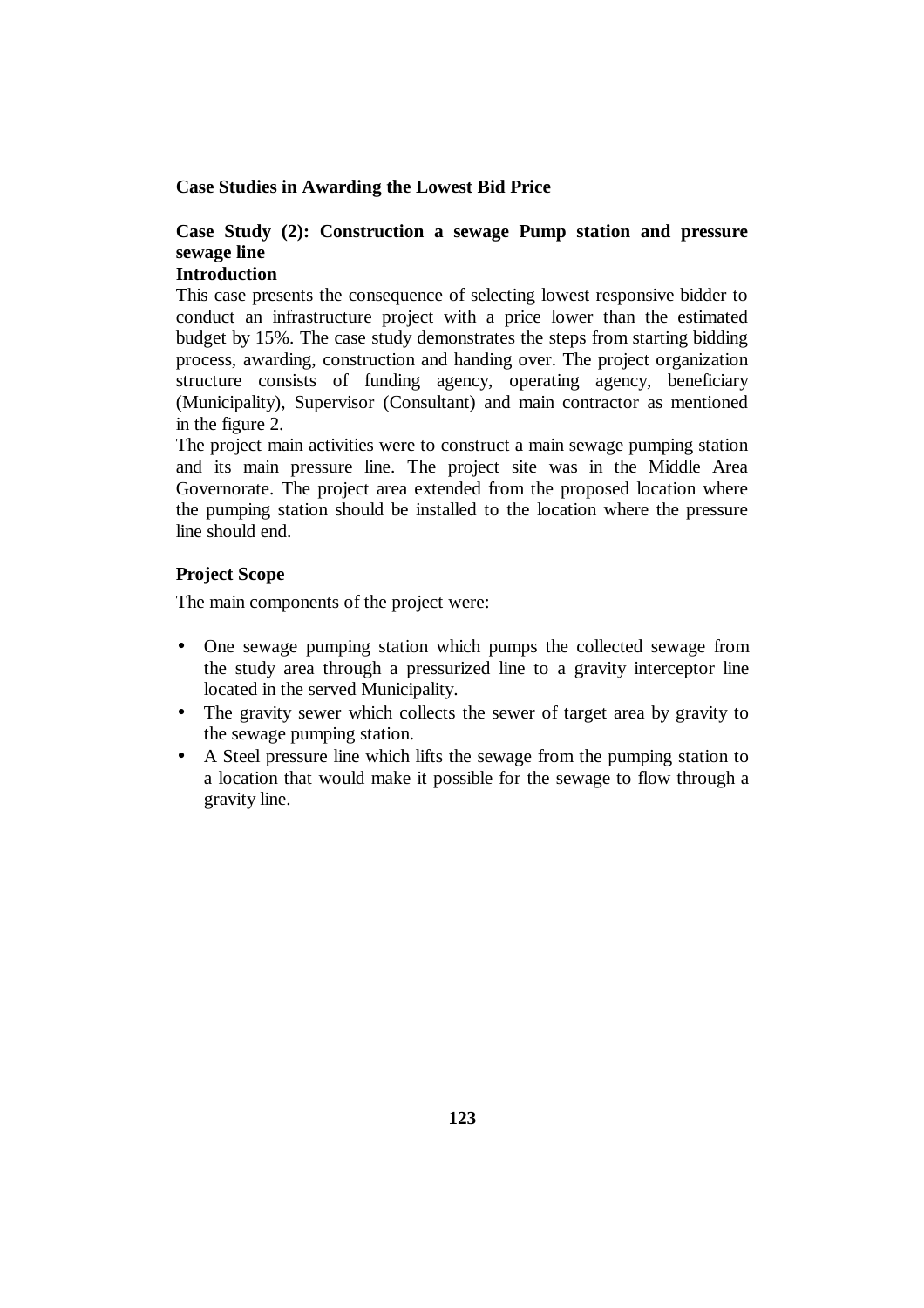

**Figure 2: Project Organization Chart** 

# **Project Data**

| <b>Project Name</b>                    | Construction a sewage pump station and<br>pressure sewage line |  |
|----------------------------------------|----------------------------------------------------------------|--|
| Donor Name                             | Danish Government - SMDM Program -                             |  |
| Owner                                  | Zawaida Municipality – Gaza Strip                              |  |
| <b>Operating Agency</b>                | Danish Project Management Unit (PMU)                           |  |
| Designer & Supervisor                  | Local consulting firm                                          |  |
| Sector                                 | Infrastructure                                                 |  |
| Location                               | Middle Area- Gaza strip                                        |  |
| <b>Located Budget</b><br>$\frac{1}{3}$ | 340,000                                                        |  |
| <b>Planned Duration /Days</b>          | 120                                                            |  |
| Estimated Cost / \$                    | 430,521                                                        |  |
| Actual Cost $\frac{\pi}{3}$            | $368,143 + 63,000$ as claim (Tot = 431,143)                    |  |
| <b>Actual Duration / Days</b>          | 230                                                            |  |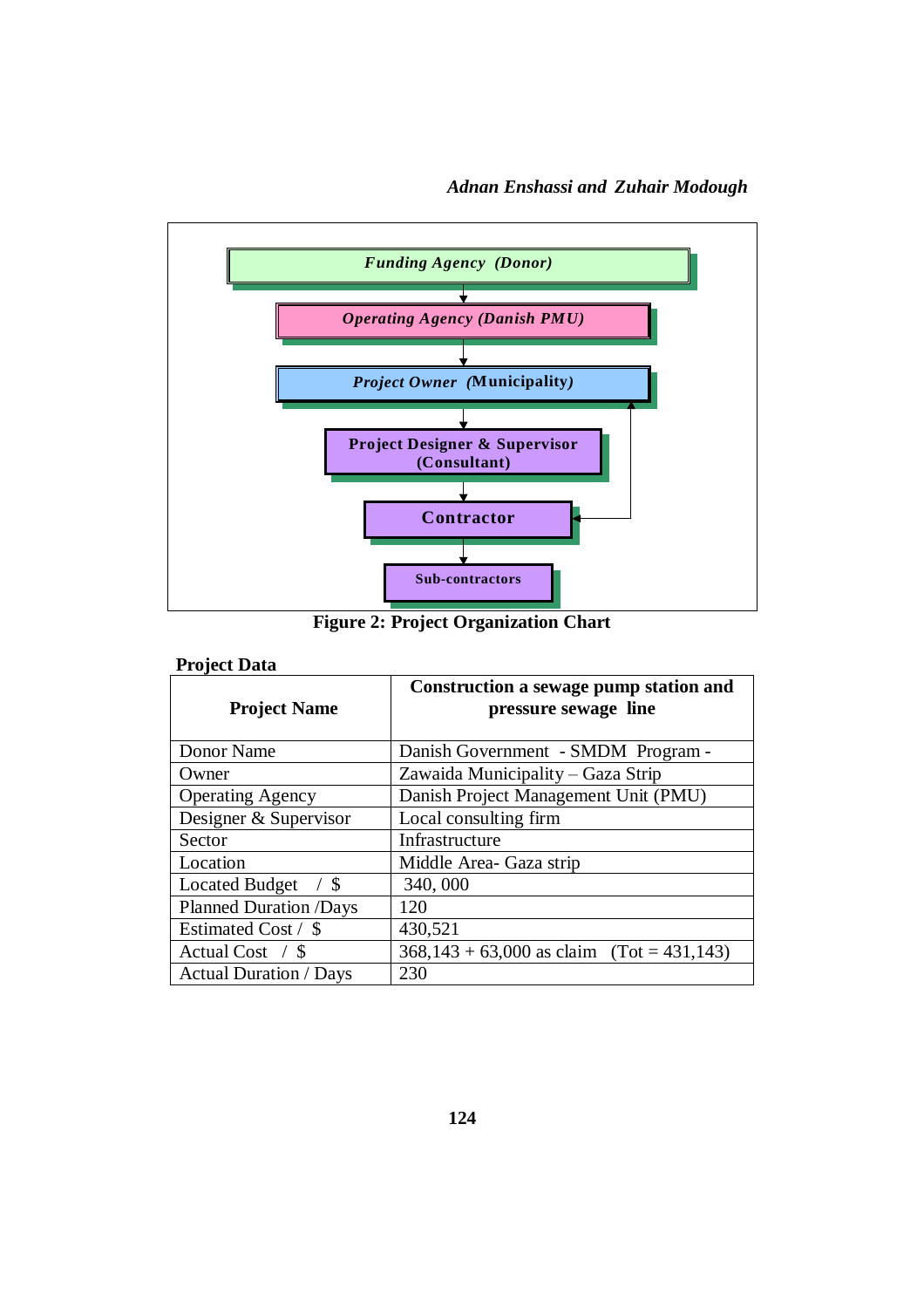#### **Bidding process Bidding stage**

The bidding process was performed by the beneficiary and administrated by the operating agency adopting the FEDIC guidelines. The Bid was opened for all building classified contractors by the Palestinian Contractors Union (PCU) from class 1A to class 2. The used tendering method was Competitive Bidding. In this case study, no prequalification process was taken place. Seven local contractors were involved in the bidding process of this project. Three of them were classified as class 1A; three were 1B, while the remaining was class 2. Complete bidding documents were provided including: general and private conditions, specifications, bill of quantities and drawings. Bidding process continued for 21 days, passing though all its normal steps: advertising, bid sell, site visit, pre-bid meeting, tender submitting and tender opening meeting. The tenders were opened and financial offers were announced through open meeting attended by concerned parties' representative including the contractors.

## **Evaluation stage**

The evaluation stage started immediately after tenders opening date. Similar process steps are followed in this case study to that implemented in Case study No. 1.Based on the prepared bid evaluation report by project owner, table 2 summarizes the final contractor corrected bids' prices. What is new in this case study was the negotiation meeting with all bidders after announcing their financial offer in order to get a discount due to exceeding project budget. The owner asked all bidders to attend a negotiation meeting in which only three bidders  $(A, B \& E)$  agreed to give price discount varied from 3% to 7%. The prices mentioned in table 2 were after discount.

| <b>Contractor</b><br><b>Name</b> | <b>Class</b> | Preliminary<br>examination | <b>Amount</b> \$ |
|----------------------------------|--------------|----------------------------|------------------|
| A                                | 1Α           | Pass                       | 381,441          |
| B                                |              | Pass                       | 368,143          |
|                                  | l A          | Pass                       | 388,179          |
|                                  | 1B           | Pass                       | 390,674          |
| Е                                | 1B           | Pass                       | 375,947          |
| F                                | 1B           | Pass                       | 410,228          |
|                                  |              | Pass                       | 445,165          |

|  | Table 2: Final corrected contractors' bid prices after discount |  |  |  |
|--|-----------------------------------------------------------------|--|--|--|
|--|-----------------------------------------------------------------|--|--|--|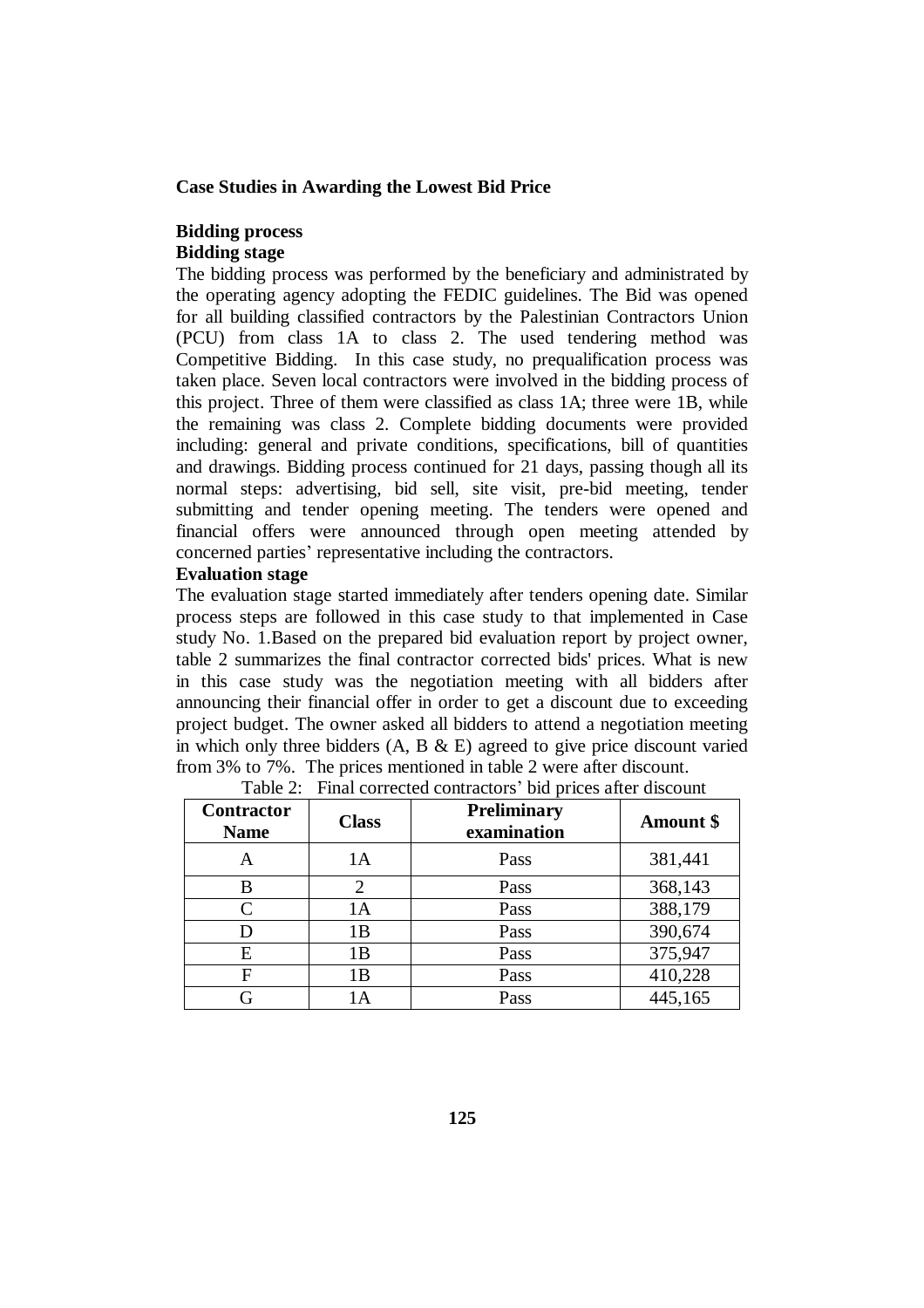#### **Awarding stage**

According to the bid evaluation report (including the negotiation meeting outputs) that was prepared by the owner and approved by the operating agency, the contract was awarded to the lowest price contractor (Contractor B as shown in table 2) with total amount of 368,143 \$. It should be noted that the awarded price is lower than the estimated budget. The evaluation and awarding process was completed within 10 days from tenders opening date.

#### **Implementation Stage**

The planned project duration was 120 calendar days. However, this project was performed within 230 days, which mean 110 days delay. Many factors contributed to this encountered delay which can be summarized as follows:

- Boarders' closure and shortage of raw material in local markets in some project stages.
- Unseen conditions due to the rise of groundwater level in winter season. This condition was not clearly specified in tender document or site visit. This condition delayed all earthworks, excavation and concrete works. It led to necessitate of additional time, cost and effort from the contractor
- The unreasonable price in some project items specially the electromechanical items, mainly imported pumps and related accessories.

#### **Encountered problems**

Based on abovementioned circumstances, the project was delayed 110 days. Through detailed investigations and revision of related documents and reports, site documents and related files, face to face interviews with project parities (operating agency, supervisor, owner and contractor), the followings were the main reasons behind this delay:

#### **Bidding stage**

- The operating agency, which was the fund agency representative, started the tendering stage knowing that the located budget is not sufficient to cover all the project activities as designed. The operating agency did not take into consideration the cost estimate prepared by the project designer consultant. This led to looking only for the lowest price bidder without considering its qualifications or previous experiences in similar projects.
- The opening of bid to all contractors without prequalification for this specific project type contributed to this result. The scope of the works needed contractor with similar experiences and significant financial resources which were not the case with the selected contractor.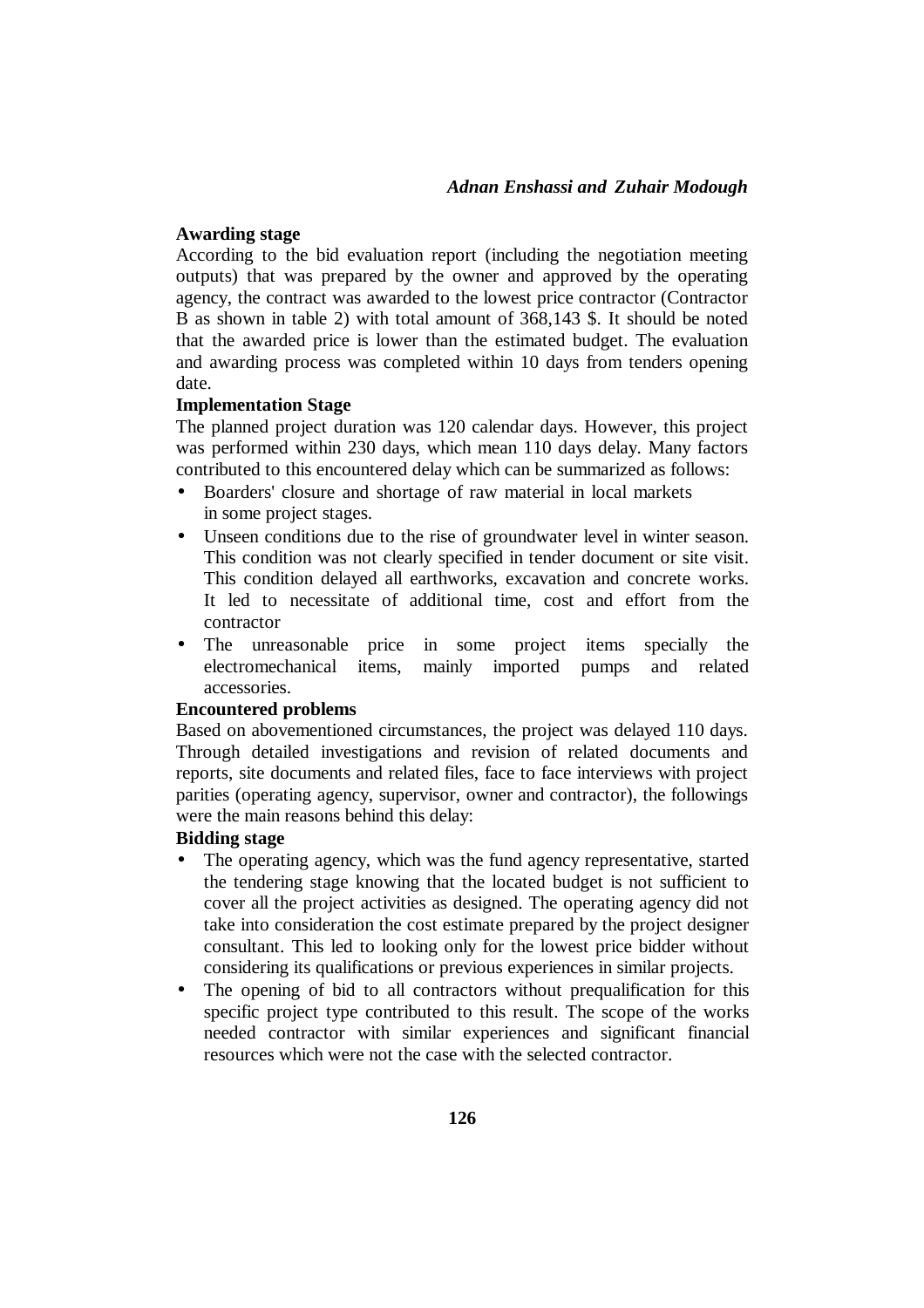• By revision of tender documents, it was found that the level of documents prepared for this project was satisfactory to execute the project on time. The only main missing item to be clearly identified was the nature of the project site, soil strata classification and water table location. The soil tests prepared by the designer consultant were not included as a part of the tender documents. Moreover, the level of water table in the site when starting execution was above the indicated level in the tender documents.

#### **Evaluation stage**

- The evaluation process was performed by tenders evaluation and awarding committee which was formed from the owner and operating agencies. Neither the project designer consultant nor the supervisor consultant was involved in any steps of the tenders' evaluation. It should be noted that this was due to the internal regulation of the operating agency which limited the members of the evaluation committee to the agency/owner staff members only. This resulted in awarding the contract without details analysis of the contractor's bidding prices.
- As a result, a contractor was awarded with a price lower than the designer's cost estimated by 15%. It should be noted that the awarding decision ignored this estimate.

## **Implementation stage**

- As mentioned above, the excavation works in existing of high groundwater level was not considered realistically in the awarded contractor price. Therefore, the contractor faced many problems that required extra time and cost from project starting day.
- From the supervisor side, a mistake in auditing contractor price was found in a later stage during construction. The tenders evaluation and awarding committee neglected to account main bill in the offer of tender of the selected contractor. The forgotten bill price included many items necessaries to complete the project and can't be canceled, the total offered price of this items were about \$65,000.
- Accordingly, the contractor asked for extra cost beyond the contact price. When the owner refused, the contractor stopped the works. Negotiations were taken between the whole project parties and all agreed to compensate the contractor in the earthworks prices and the consideration of the forgotten items which led to extra cost to the project budget equal to about \$63,000.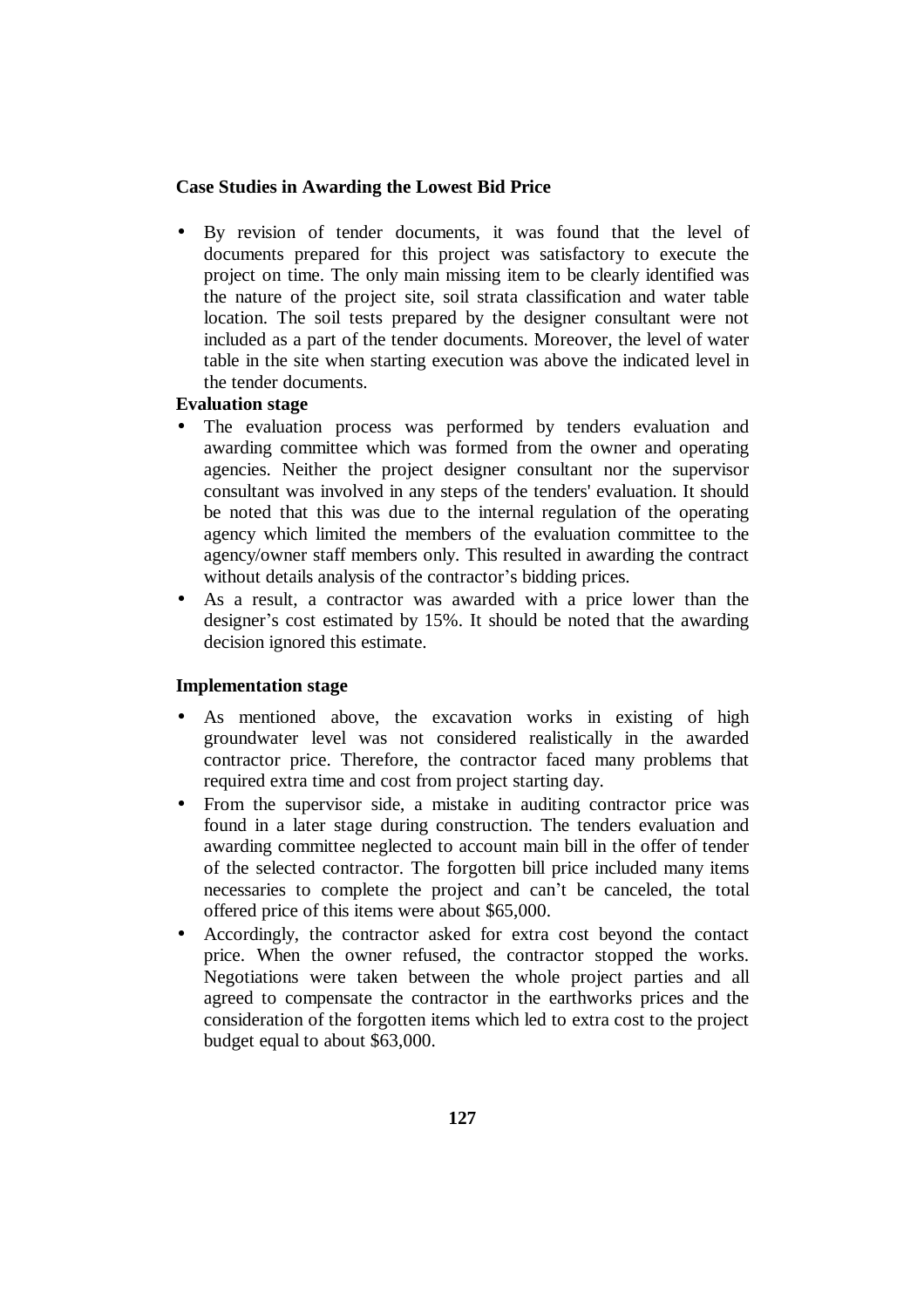# **Assessment**

# **Owner opinion**

The problem of project delay and extra cost resulted from none securing the availability of project budget as estimated by the project designer.

## **Supervisor opinion**

The supervising staff involved in project implementation stage stated that the lowest price contractor was not eligible to perform the works due to his lake in experiences with similar projects. They believed that such type of project needed to be conserved only to pre-qualified contractor. In addition, the mistakes in checking contractor offered prices in evaluation stage added additional problem in this case.

#### **Contractor opinion**

No input was received from the contractor. His only comment was that he is not responsible on the incompleteness of tender documents (mainly the issue of groundwater table) and also the evaluation committee mistakes.

# **Comments and lessons learned**

- Implementing of the project within 230 days is a failure to all project parties not only the contractor considering that the planned duration was 120 days.
- For such specific project, it is recommended to prepare a prequalification process to guarantee the experiences and capabilities of bidders.
- For local circumstances regarding project funding, it is not recommended to start any tendering process without securing the whole project budget.
- Bid evaluation process should be attended by project consultant (Designer and supervisor) to provide more technical support.
- The awarding project should be to the lowest evaluated responsive bidder, who has the financial and technical capabilities and present most logical and practical offer. Factors other than financial offer should be considered in the awarding decision.

# **Case Study (3): Construction of new sewage pump station Introduction**

This case presents the consequence of selecting lowest responsive bidder to conduct an infrastructure project with a price lower than the estimated budget by 2.5%. *But*, the estimation is lower than the average of the bidders' prices by about 12%. Only the lowest bidder had a price lower than the cost estimate. The case study demonstrates the steps from starting bidding process, awarding, construction and handing over. The project organization structure consists of funding agency, operating agency, beneficiary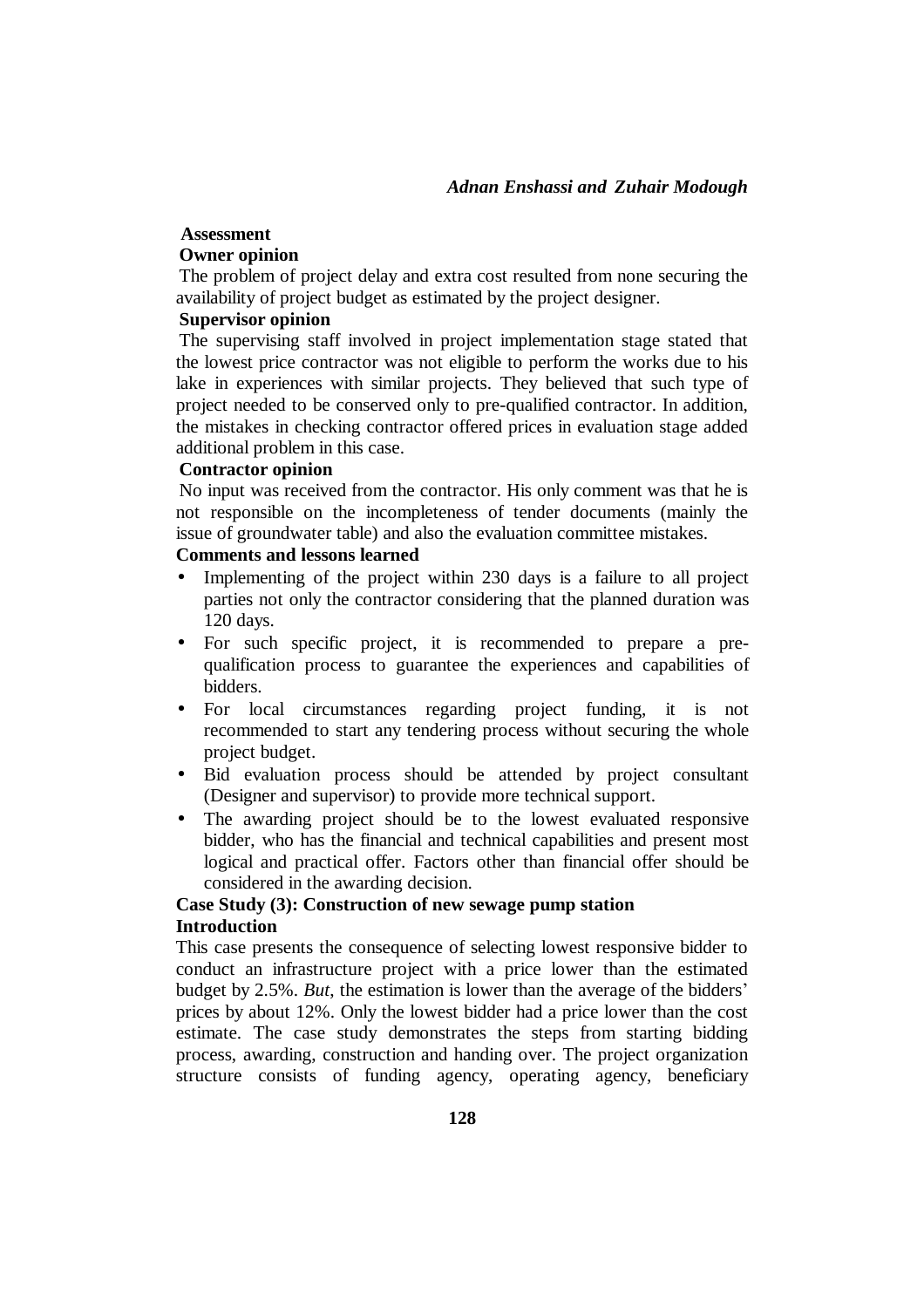(Municipality), Designer (Consultant 1), Supervisor (Consultant 2) and main contractor as mentioned in the figure3.

The project main activities were to construct a main sewage pumping station and its main pressure line. The project site was in the Middle Area Governorate. The project area extended from the proposed location where the pumping station should be installed to the location where the pressure line should end.

# **Project Scope**

The pumping station consists of:

- Inlet chamber
- Bar screen system
- Pump wet pit (with capacity of three vertical submersible pumps)  $\&$ valves chamber
- Standby generator
- Transformer, LVSC and HVSC, and switchgear rooms
- Overflow control system
- Water hammer controlling system
- Administration, guard and WC.
- Parking and landscaping



**Figure 3: Project Organization Chart**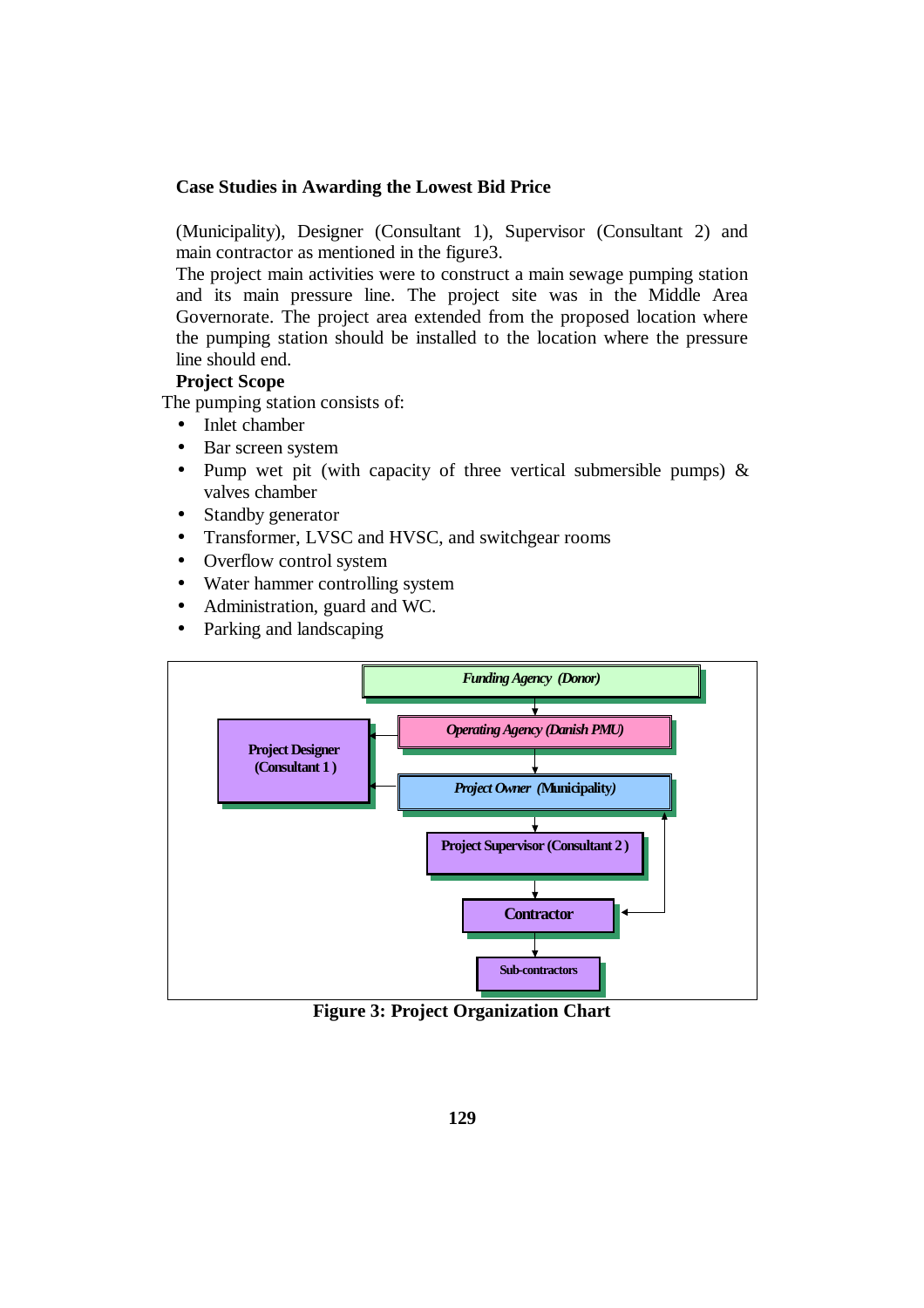| <b>Project Data</b>                    |                                         |
|----------------------------------------|-----------------------------------------|
| <b>Project Name</b>                    | Construction of new sewage pump station |
| Donor Name                             | Danish Government - SMDM Program -      |
| Owner                                  | Nusirat Municipality – Gaza Strip       |
| <b>Operating Agency</b>                | Danish Project Management Unit (PMU)    |
| Designer                               | Local consulting firm 1                 |
| Supervisor                             | Local consulting firm 2                 |
| Sector                                 | Infrastructure                          |
| Location                               | Middle Area- Gaza strip                 |
| <b>Located Budget</b><br>$\frac{1}{3}$ | 400,000                                 |
| <b>Planned Duration /Days</b>          | 210                                     |
| Estimated Cost / \$                    | 443,198 (prepared by the designer-      |
|                                        | consultant1-)                           |
| Actual Cost $\frac{\pi}{3}$            | 433,333                                 |
| <b>Actual Duration / Days</b>          | 397                                     |

# **Bidding process Bidding stage**

The bidding process was performed by the owner and administrated by the operating agency adopting the FEDIC guidelines. The Bid was opened for all building classified contractors by the Palestinian Contractors Union (PCU) from class 1A to class 1B. The used tender method was Local Competitive Bidding (LCB).In this case study, no prequalification process toke place. Five local contractors were involved in the bidding process of this project. Three of them were classified as class 1A, while the remaining was class 1B. Complete bidding documents were provided including: general and special conditions, technical specifications, bill of quantities and drawings. Bidding process duration was 29 days, passing though all its normal steps: advertising, bid sell, site visit, pre-bid meeting, tender submitting and tenders opening meeting. The tenders were opened and financial offers were announced through open meeting attending by concerned parties' representative including the contractors. It can be said that the bidding process was completed usually according to FIDIC Guidelines.

# **Evaluation stage**

The evaluation stage started immediately after tenders opening date. Similar process steps were followed in this case study to that implemented in Case study No. 1. Based to the bid evaluation report by project owner, table 3 summarized the final contractor corrected bid prices.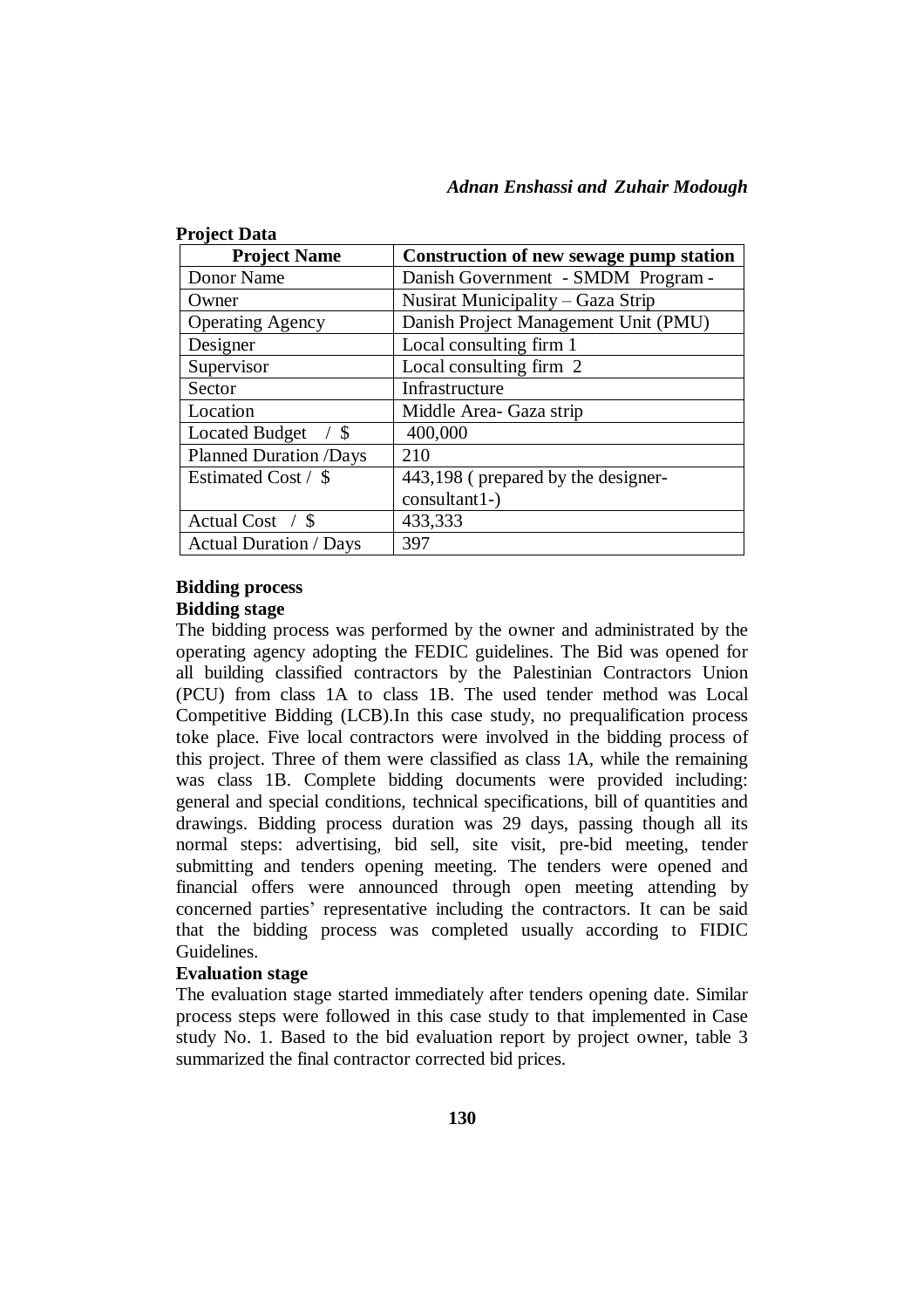| Table 3: final corrected contractors' bid prices |              |                                   |           |
|--------------------------------------------------|--------------|-----------------------------------|-----------|
| <b>Contractor</b><br><b>Name</b>                 | <b>Class</b> | <b>Preliminary</b><br>examination | Amount \$ |
| A                                                | 1Β           | Pass                              | 433,333   |
| B                                                | 1Α           | Pass                              | 539,102   |
|                                                  | 1 A          | Pass                              | 499,622   |
|                                                  | 1 B          | Pass                              | 457,840   |
|                                                  |              | Pass                              | 487,778   |

**Case Studies in Awarding the Lowest Bid Price**

#### **Awarding stage**

According to the bid evaluation report which was prepared by the owner and approved by the operating agency, the tender was awarded to the lowest price contractor (Contractor "A" as shown in the above table). It should be noted that the awarded price is the only lower price than the estimated budget, as it is lower than the average of the bidders' prices by about 12%. The evaluation and awarding process duration was no more than 7 days from bid opening date.

#### **Implementation Stage**

Planned project duration was 210 calendar days. However, the project was performed within 397 days (Hand over on 30 November, 2005), which means 187 days delay. Many factors contributed to this encountered delay which can be summarized as follows:

- Boarders closure for many periods during project implementation and shortage of raw material in local markets
- The estimated construction period proposed by the project designer as stated in tender documents was unreasonable. The time frame did not considered the unique site conditions to excavate for 10m below natural ground level where dewatering process is needed starting from 7.0m depth. Moreover, the designer was not aware of the method statement for implementing project in such complicated conditions.
- The contradiction between design data provided in the tender documents regarding the soil profile and existing water table levels in the project site and what was found during the implementation.
- The technologies used for dewatering and protection of excavation sides in the project site resulted in a differential settlement for on going structure in the project site. This badly affected the progress of works.
	- The cost estimate provided by the project designer (Consultant 1) was to someway under-estimation for such project conditions.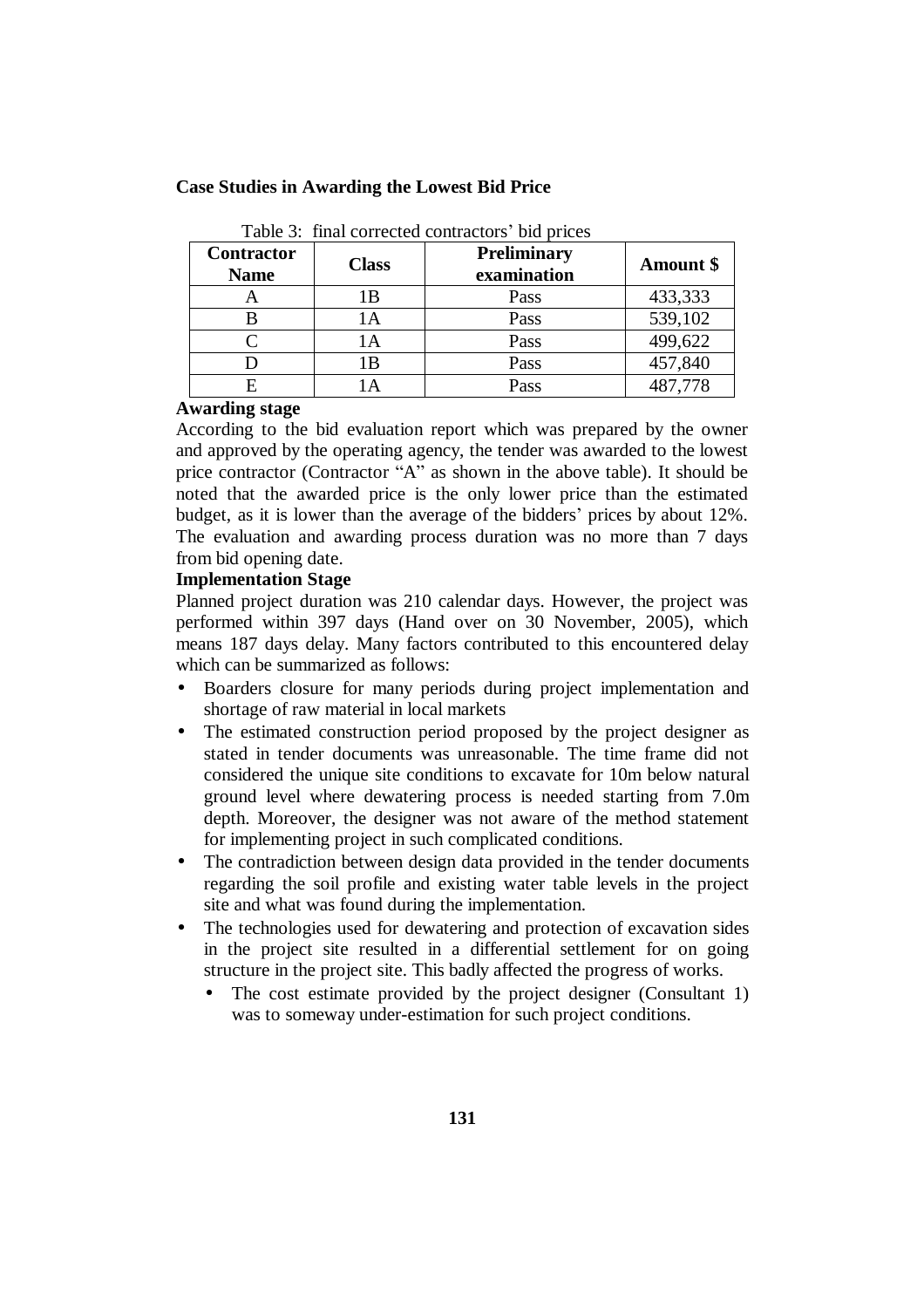#### **Encountered problems**

Based on above mentioned circumstances, the main encountered problem is that the project was delayed 187 days. Through detailed investigations and revision of related documents and reports, site documents and related files, face to face interviews with project parities (operating agency, owner, designer, supervisor and contractor), the followings were the main reasons behind this delay:

# **Bidding stage**

- The project designer, prepared under-estimated project cost. This created many variation orders and claims from the contractor side which affected the progress of the works
- No prequalification process was carried out for this project. In this type of project the prequalification of contractors was required.
- By revision of tender documents, it was found that the level of documents prepared for this project was not satisfactory to execute the project on time. Many missing items should be clearly identified to the bidders before the submission of their tenders.
- In addition, the project designer was not involved in the tendering stage due to the policy of the operating agency.

#### **Evaluation stage**

- The evaluation process was performed by bid evaluation and awarding committee formed from the owner and operating agencies. Neither the project designer nor the supervisor was involved in any steps. It should be noted that this was due to the internal regulation of the operating agency. This resulted in awarding the contract without analysis of the contractor's price and just comparing it with the cost estimate.
- As a result, a contractor was awarded with a price lower than the designer's cost estimate by 2.5%. The designer's cost is lower than the average of the bidders' prices by about 12%, which should be a reason for the evaluation committee to reconsider the second or third price and also to ask for justifications from the project designer.

#### **Implementation stage***:*

- As mentioned above, the soil conditions during excavation works (groundwater level) was not clearly identified in the design documents. Therefore, the contractor faced many problems since the project starting day.
- Despite the above point, the contractor did his best to commit with project technical requirements in such unique site conditions above.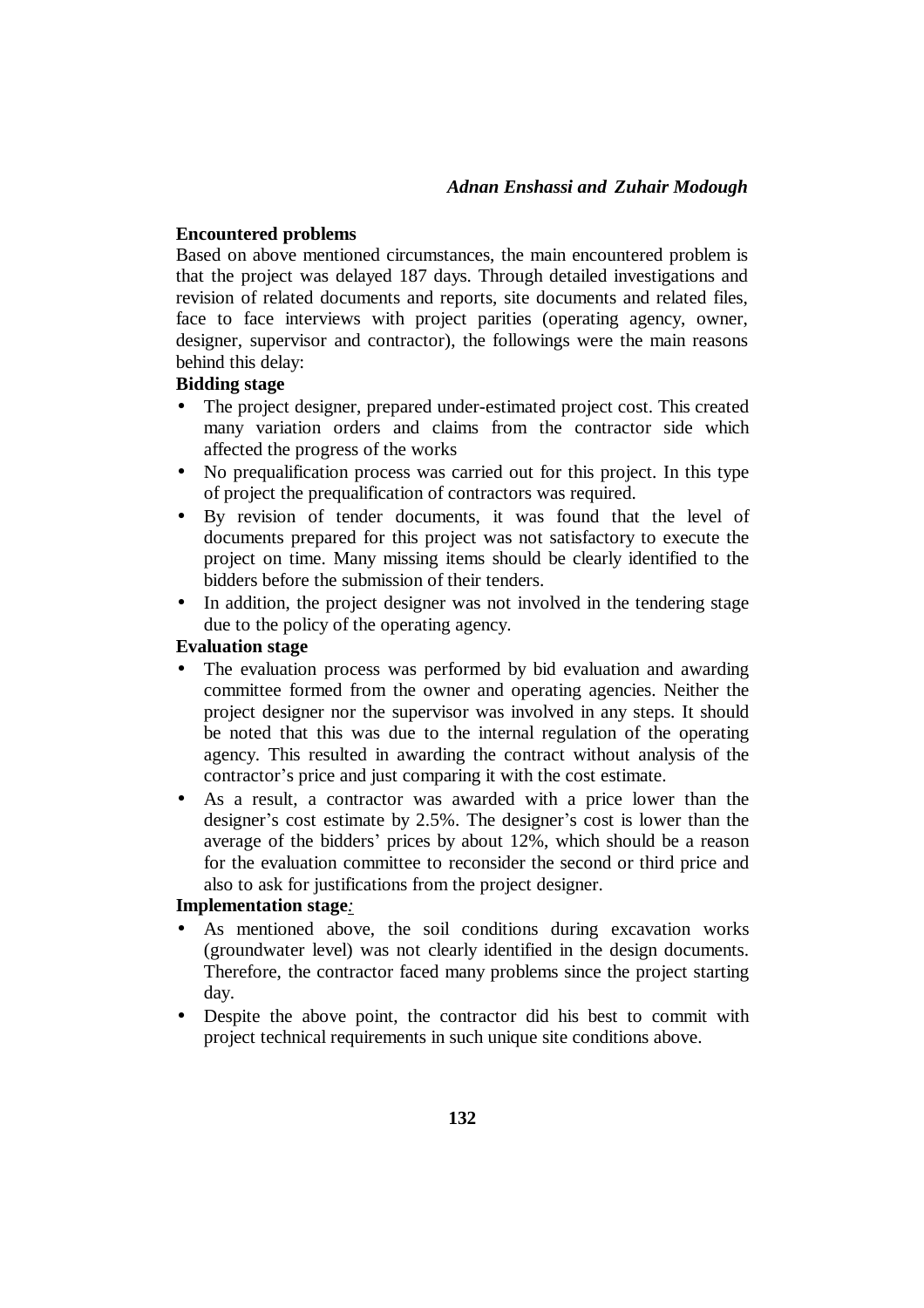• Additionally, over design for the main structural elements were presented by the designer in the tender documents. Based on that, the contractor provided a "re-design package "for main structural works during the project implementation. This also influenced an ordinary progress of works.

# **Assessment**

## **Owner opinion**

The owner stated that he provided hiring consultancy services (design and supervision) as he recognized the nature of the site conditions and complicated implementation requirements. He stated that the delay is due to the unique natural of soil conditions and no availability of high technology in Gaza to overcome such soil conditions. For that no liquated damages were applied on the contractor.

## **Designer Opinion**

The designer stated that the tender documents were completed and all site conditions were clearly identified to the bidders and the estimation was reasonable at the time of preparation. He reflected the problem to the method statement used in the project implementation by the contractor.

## **Supervisor opinion**

The supervisor staff involved in project implementation stage stated that the contractor was doing his best to overcome all site obstacles. However, they stated that the unique site condition, unreasonable project duration and primary technology available in Gaza to execute the work all contribute to the project delay. In addition, the supervisor staff stated that the final project amount is approximately the same as the price of second bidder; this amount was 12% above the designer cost estimate.

## **Contractor opinion**

The contractor stated that he provided all available technical and financial resources to resolve implementation problems. However, the change of soil type from that in tender documents and the re-design of many structural elements which was approved by project designer/supervisor were behind the delay of the project.

# **Comments and lessons learned**

- The project period and estimation should be correctly estimated by project designer and owner based on method statement prepared in design stage.
- For such specific project, project designer and supervisor consultants should be involved strongly in tendering, evaluation and awarding stages.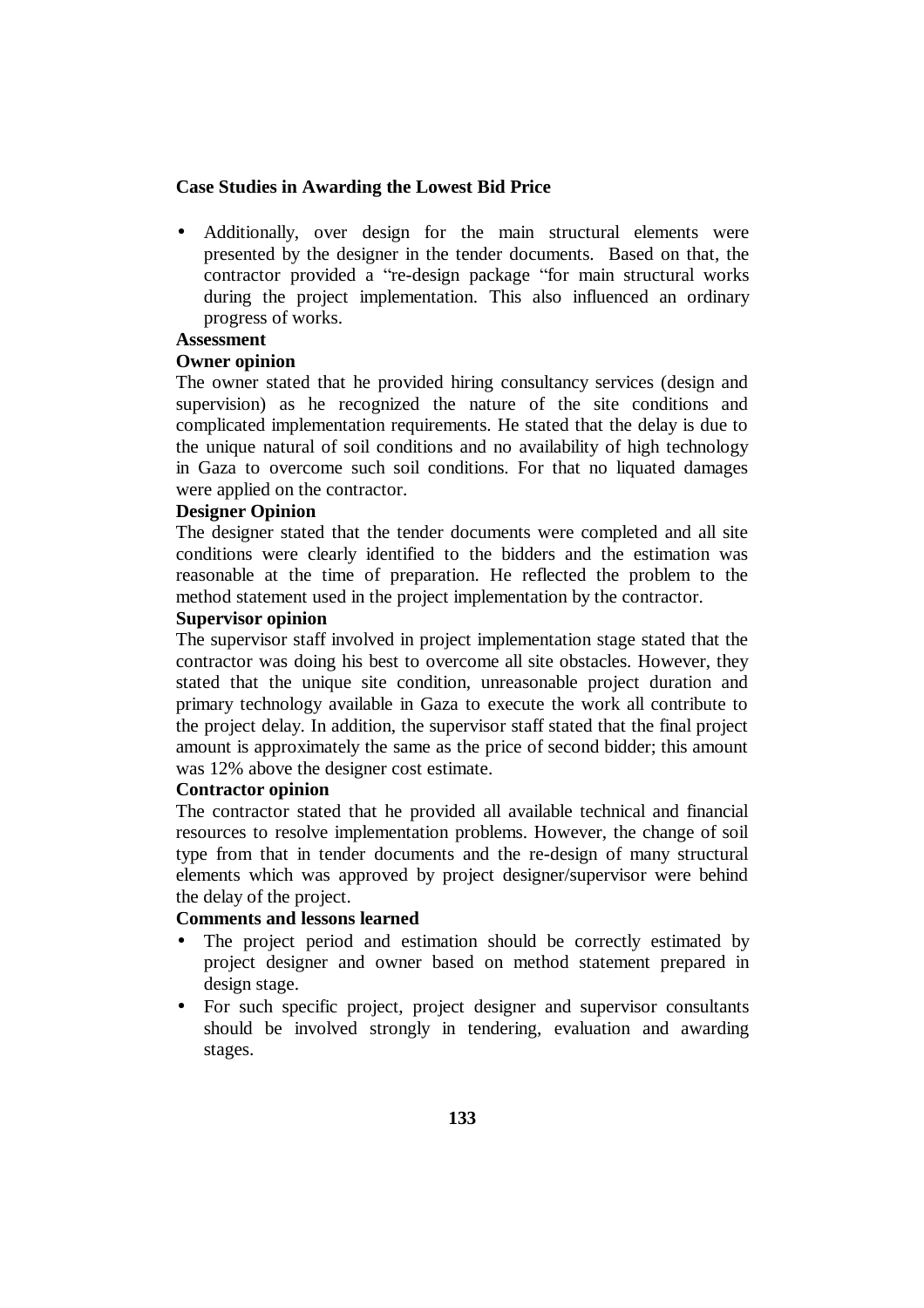• This case study showed that project delay or failure is related to select lowest price tender, and also related to lack of experience of project parties during design, tendering and construction stages.

#### **Conclusion**

The finding obtained from the three case studies exposed in this study is the existence of a proportional relation between awarding bids to lowest price and the problems encountered during implementation. The three cases of the study were awarded to lowest price contractors; the results show the existence of the following problems:

- Considerable delay in the project handover.
- Disputes between the project partners.
- Contractor's claims against the client which lead to disputes issues
- Low level of quality in some items.
- Increase of the final project cost.

There is a need to change the traditional system for contractor selection and awarding contracts from the "lowest price" to "multi-criteria selection" practices. This can be implemented by establishing alternative methods to select contractors based on technical and financial criteria. The local official authorities ought to make legislative changes on related statutes law, so that the awarding committees can lawfully consider not only cost but also other technical factors that are useful to predict the quality of the construction. The evaluation of contractors requires information related to the past performance of contractors during the past years, such information is generally obtained from contractors only, which represent imprecise source of information. It is recommended to establish a specialized public institute responsible of recording and archiving data related to the implemented projects in Gaza Strip. The role of this institute will be helpful to all clients related to the local construction sectors, in addition, such institute will offer a firm and accurate information to the evaluation and awarding committees and all others interested organizations. It is necessary to structure this issue through an official public organization like the 'Central Bidding Committee'.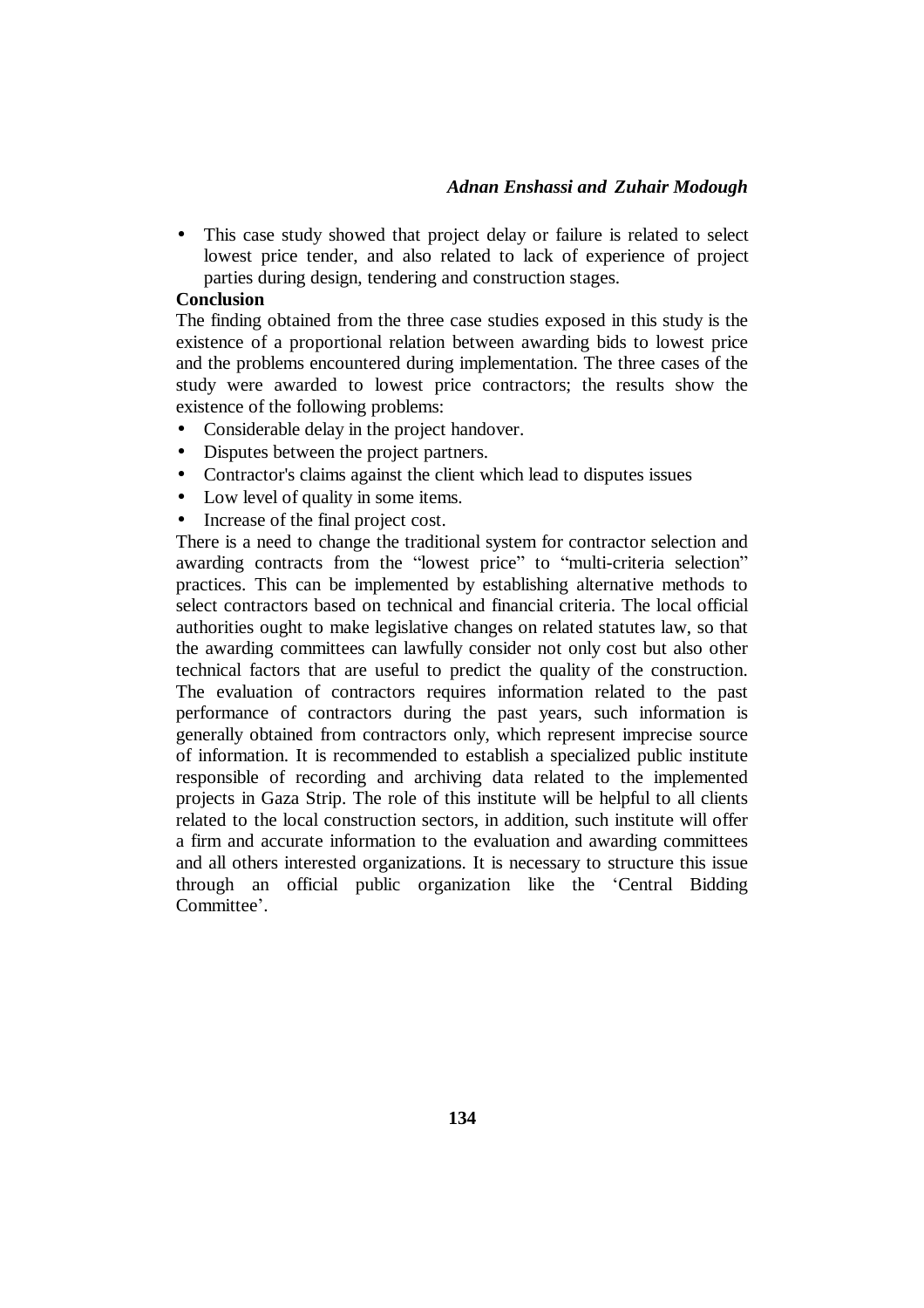#### **References:**

- [1]Runde.D.F and Sunayama. y (1999), Innovative contractor selection methods, PAE-policy Analysis Exercise submitted to the executive office for administration & finance in the commonwealth of Massachusetts.
- [2]Beard, J., Loukakis, M. C., and Wundram, E. C (2001) Design-Build: Planning Through Development. McGraw Hill, New York.
- [3]Ward S C, Curtis B and Chapman C B (1991) Objectives and performance in construction projects, Construction Management and Economics, Vol. 9,pp: 343-353.
- [4]Kometa S T, Olomolaiye P O and Harris F C ( 1995) An evaluation of clients' needs and responsibilities in the construction process Engineering Construction and Architectural Management, Vol.2 (1) p: 75-76.
- [5]Chinyio E A, Olomolaiye P O, Kometa S T and Harris FC (1998) A needs based methodology for classifying construction clients and selecting contractors, Construction Management and Economics, Vol.16(1) p: 91-98.
- [6]Soetanto R, Proverbs D G and Cooper P (1999) A conceptual model of performance and satisfaction for main participants or construction project coalitions, ARCOM, 16th Annual Conference, 15-17 September, Liverpool John Moores University, Vol. (2), p: 501-510.
- [7]Wang, J., Yujie, X., Zhun, L., 2009, Research on project selection system of pre- evaluation of engineering design project bidding, International Journal of Project.
- [8]Plebankiewicz, E., 2008, Criteria for contractor selection used by Polish investors, Technology and Management in Building Engineering, 91, 121-129.
- [9]Latham M (1994) Constructing the team, Final report of the joint government/industry review of procurement and contractual arrangements in the [10]Bee-Lan, O., Derek, S. D., Hingo-Po L., 2008, A comparison of contractors' decision to bid behaviour according to different market environments, International Journal of Project Management, 26, 439-447.
- [11]Singh, D, and Tiong, R. L., 2006, Contractor selection criteria: investigation of opinions of Singapore construction practitioners, Journal of Construction Engineering and Management, 132, 9, 998-1008.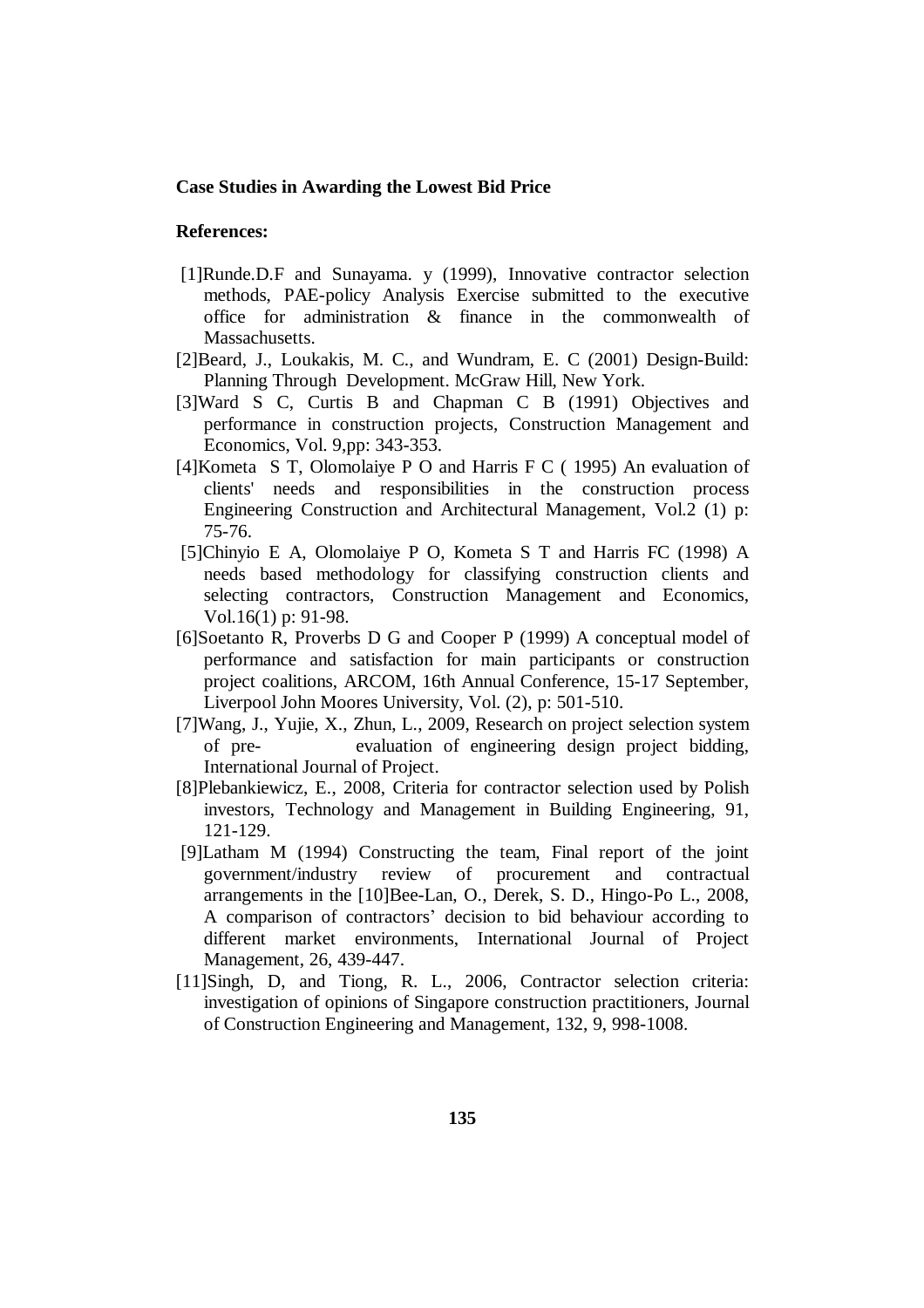- [12] Waara, F., and Brochner, J., 2006, Price and nonprice criteria for contractor selection, Journal of Construction Engineering and Management, 132, 8, 797-804.
- [13] Bubshait. A, Gobali. K (1996 ) Contractor prequalification in Saudi Arabia, Journal of Management in engineering, vol 12, March /Aprilp50-54.
- [14] Mitcus, S., and Trinkuniene, E., 2007, Analysis of criteria system model for construction contract evaluation, Technological and Economic Development of Economy, 13, 3, 244-252
- [15] Skitmore R M and Marsden D F (1988), Which procurement system? Towards a universal procurement selection technique, Construction Management and Economics, Vol. 6, (1) pp:71-89.
- [16] Hatush, Z., and Skitmore, M. (1997), Criteria for contractor selection. Construction Management and Economics, Vol. 15(1): p19–38.
- [17 ]Holt. GD, Olomolaiye PO, Harris FC (1994), Factors influencing UK construction clients choice of contractor, Building and Environment.
- [18 ]Holt, G.D. (1998), which contractor selection methodology? International Journal of Project Management, Vol. 16, pp 153-164.
- [19 ]Holt GD, Olomolaiye PO, Harris FC (1995), A review of contractor selection practice in the UK construction industry. Building and Environment, Vol. 30(4) pp553–61.
- [20] Hatush Z, Skitmore M(1998), Contractor selection using multi criteria utility theory: an additive model. Building and Environment, Vol 33 (2– 3) p: 105–15.
- [21] Tam C M and Harris F C (1996) Model for assessing building contractors' project performance, Engineering Construction Architecture and Management, Vol.3,(3) p: 187-203.
- [22] Herbsman, Z. and Ellis, R. (1992), "Multi parameter bidding system innovation in contract administration", Journal of Construction Engineering and Management,
	- Vol. 118, No.1, p. 142-150.
- [23] Herbsman Z J (1995) Time is money: innovative contracting methods in highway construction, ASCE Journal of Construction Engineering and Management, 2121(9).
- [24] Kumaraswamy.M (1996), contractor evaluation and selection: a Hong Kong perspective, Building and Environment journal, Vol. 31, No 3, P 273- 282.
- [25] Nguyen, V.U. (1985), Tender evaluation by fuzzy sets. ASCE Journal of Construction Engineering and Management, 111(3): 231– 242.